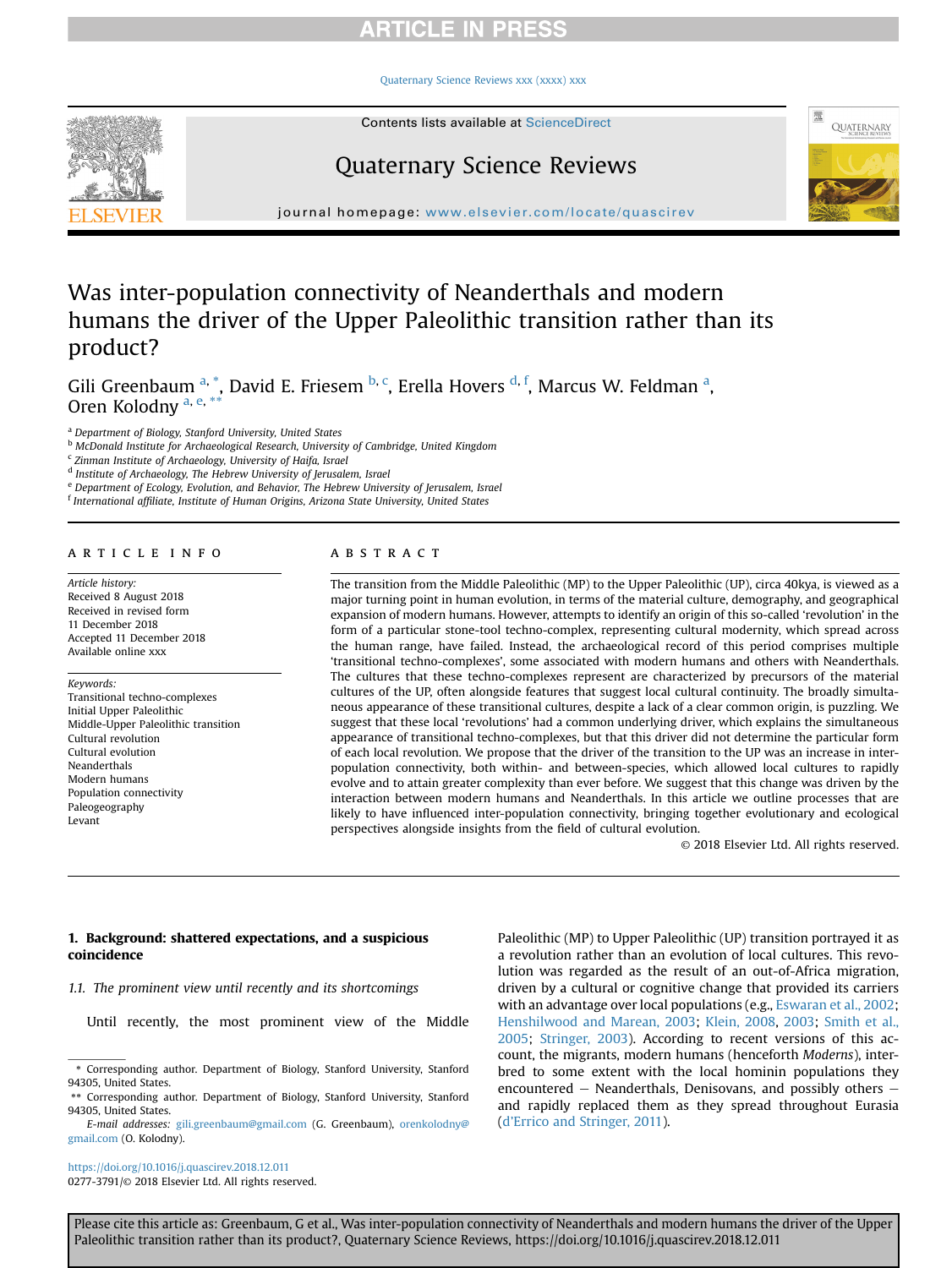2 G. Greenbaum et al. / Quaternary Science Reviews xxx (xxxx) xxx

One prediction from such an account is that the archaeological record should reflect the migrants' material culture. Accordingly, during the period of  $40-50$ kya we should expect to observe an archaeological horizon characterized by a techno-complex that is shared across archaeological sites. This prediction is not borne out. The first culture that is clearly UP in its characteristics and that is arguably shared across relatively many sites in different regions is the Proto-Aurignacian [\(Benazzi et al., 2015](#page-10-0); [Mellars, 2006;](#page-12-0) [Stutz,](#page-12-0) [2015](#page-12-0)). In most sites it is found late within the expected time frame (42-35kya), and is often preceded by material cultures that differ between sites and regions, as well as from the MP cultures that had characterized Eurasia previously for tens of thousands of years. In other regions, such as in Western Europe, the Proto-Aurignacian culture is found contemporaneously with such cultures [\(Teyssandier, 2008;](#page-12-0) [Tsanova, 2013](#page-12-0), [2012](#page-12-0)). Another material culture that has been suggested as a marker of the spread of Moderns is the Aurignacian itself, dated in most places to 40-30kya (see [Nigst et al., 2014\)](#page-12-0). It also does not meet the prediction: it is preceded nearly everywhere by early UP cultures, not by MP ones. Moreover, the Aurignacian is found in the Levant significantly later than its first appearance in Europe, suggesting that it did not spread from the Levant into Europe, but rather in the opposite direction ([Bar-Yosef and Belfer-Cohen, 2004](#page-10-0); [Goring-Morris and Belfer-](#page-11-0)[Cohen, 2006](#page-11-0)).

A second prediction following this view of the MP-UP transition is that if there were such an 'invading' culture, it would presumably be found first in Africa, and would have spread later to the Levant, and thence to Europe. No such pattern is to be found: Neither the Proto-Aurignacian nor the Aurignacian emerge from Africa (e.g., [Conard, 2008](#page-10-0)). Technologies found in the Levant share close affinities with the Proto-Aurignacian, and may partially fit the bill, if interpreted as originating among Moderns in the Levant and spreading with them from there. However, although the Moderns' spread throughout much of Eurasia took place around 40kya (see, e.g., [Higham et al., 2014;](#page-11-0) [Hublin, 2012](#page-11-0); [Mellars, 2004;](#page-12-0) [Nigst et al.,](#page-12-0) [2014](#page-12-0)), Moderns first occur in the Near East and particularly in the Levant tens of thousands of years earlier ([Groucutt et al., 2018](#page-11-0); [Hershkovitz et al., 2018](#page-11-0); [Mercier et al., 1993\)](#page-12-0). Accordingly, the cultural dynamics there may have been different from those in the rest of Eurasia, $<sup>1</sup>$  as will be discussed below.</sup>

Finally, the main tenet of the 'revolution account' of the MP-UP transition is that one population, along with its culture, replaced the other. This is not supported by most current interpretations of the archaeological record (d'[Errico and Stringer, 2011](#page-10-0); [Hovers and](#page-11-0) [Belfer-Cohen, 2006](#page-11-0); [Straus, 2005;](#page-12-0) [Teyssandier, 2008;](#page-12-0) [Tsanova,](#page-12-0) [2013](#page-12-0)). Rather, it seems that cultural dynamics reflected in the archaeological record near the MP-UP transition are often better characterized as cases of local cultural evolution ([Barton and Riel-](#page-10-0)[Salvatore, 2012;](#page-10-0) [Hovers, 2009a](#page-11-0); [Kuhn, 2013;](#page-11-0) [Stutz, 2015;](#page-12-0) [Stutz](#page-12-0) [et al., 2015\)](#page-12-0).

### 1.2. The MP-UP transition: multiple transitional assemblages

The end of the MP, approximately 50-40kya, is marked by the appearance of multiple so-called Initial Upper Paleolithic (IUP) techno-complexes, a term partially overlapping the term transitional techno-complexes, or transitional assemblages  $(TAs)<sup>2</sup>$  In most cases, authorship of these assemblages is unknown or debated, and some could potentially have been authored by both Moderns and Neanderthals ([Bosch et al., 2015](#page-10-0); [Douka et al., 2014](#page-10-0), [2013](#page-10-0); [Gilead,](#page-10-0) [1991;](#page-10-0) [Higham et al., 2010](#page-11-0); [Hoffecker, 2009;](#page-11-0) [Hublin, 2015](#page-11-0); [Richter](#page-12-0) [et al., 2008](#page-12-0); S[krdla, 2017](#page-12-0); [Stutz, 2015;](#page-12-0) [Tostevin, 2012,](#page-12-0) [2007](#page-12-0); [Tostevin and](#page-12-0) Š[krdla, 2006](#page-12-0); Zilhão et al., 2006; [Zwyns et al., 2012\)](#page-13-0). These assemblages are characterized by their combinations of MP technology  $-$  such as the Levallois industry  $-$  and characteristics associated with the UP such as new methods of blade production ([Barzilai and Gubenko, 2018](#page-10-0); [Hublin, 2015](#page-11-0); [Kuhn et al., 2009](#page-11-0); [Marks, 1983\)](#page-11-0).<sup>3</sup> Some of these assemblages reflect regional cultural continuity with respect to various aspects of the tool production, while others seem geographically intrusive. In many cases, the details of the 'advanced' features are not shared across TAs. They can be viewed as evidence of cultures that are different, and at times of higher technological complexity, than those of the MP, but not necessarily with a common origin.

### 1.3. An (unconvincing) alternative account of the MP-UP transition

An alternative account for the MP-UP transition and the emergence of the TAs, which might be called the independent local evolution account, proposes that each of the TAs emerged as an endemic local modification of the MP culture that existed locally and that preceded it (d'[Errico, 200](#page-10-0)3; [Faivre et al., 2017;](#page-10-0) [Slimak,](#page-12-0) [2008](#page-12-0); Zilhão and d'[Errico, 1999](#page-13-0)). This would explain the local continuity seen in many TAs with respect to the preceding MP culture. Notably, it seems that the majority of TAs appeared rather abruptly on an archaeological time scale (with the exception of the fairly gradual emergence of TAs in the Levant; e.g. [Belfer-Cohen and](#page-10-0) [Goring-Morris, 2007\)](#page-10-0).

However, the independent local evolution account yields a crucial prediction that is not realized: if the different local evolutionary dynamics that led to the cultural transitions were independent, the timing of each TA emerging from a MP substrate that had existed for tens of thousands of years should be independent of the others. Accordingly, their emergence would then be distributed in time throughout the MP. This is not the case. Instead, TAs appear clustered in time, emerging mostly 50–40 kya. This correlation in timing constitutes a suspicious coincidence and begs the question: why did seemingly independent events appear in such a coordinated manner?

### 2. A path forward: searching for a non-determining driver of cultural change

We propose the Common Non-determining Driver Hypothesis: we suggest that the punctuation events that gave rise to the TAs shared a common driver, which determined their occurrence within the particular timeframe of 50-40kya, but did not directly determine the cultural content of each local evolutionary process. Thus, each such process resulted in a unique outcome, giving rise to a diverse assortment of TAs across Eurasia in this period.

What could the non-determining driver have been? A natural candidate is a change in the environment: it is reasonable that a global environmental change could occur, affecting multiple populations at the same time. Although hard to rule out, this

 $1$  Much of Eurasia outside of Europe and the Levant is not discussed in depth here, due to the sparse archaeological record there from the MP-UP transition.

 $2\degree$  The distinction between these terms is based on the extent of local continuity compared to novel elements or elements from elsewhere, and is debated. We use the abbreviation TA (Transitional Assemblage) throughout the manuscript for simplicity, invoking 'transitional' in the context of transition between MP and UP, not necessarily asserting local continuity or otherwise with respect to each assemblage. We use this term fairly loosely to represent cultures that are relevant to the discussion at hand and that combine both MP and UP characteristics.

In this study we refer primarily to the lithics, which are best preserved in the archaeological record. We treat these as a proxy for the cultures they represent, and their complexity, although this assumption is debatable. This is discussed briefly below.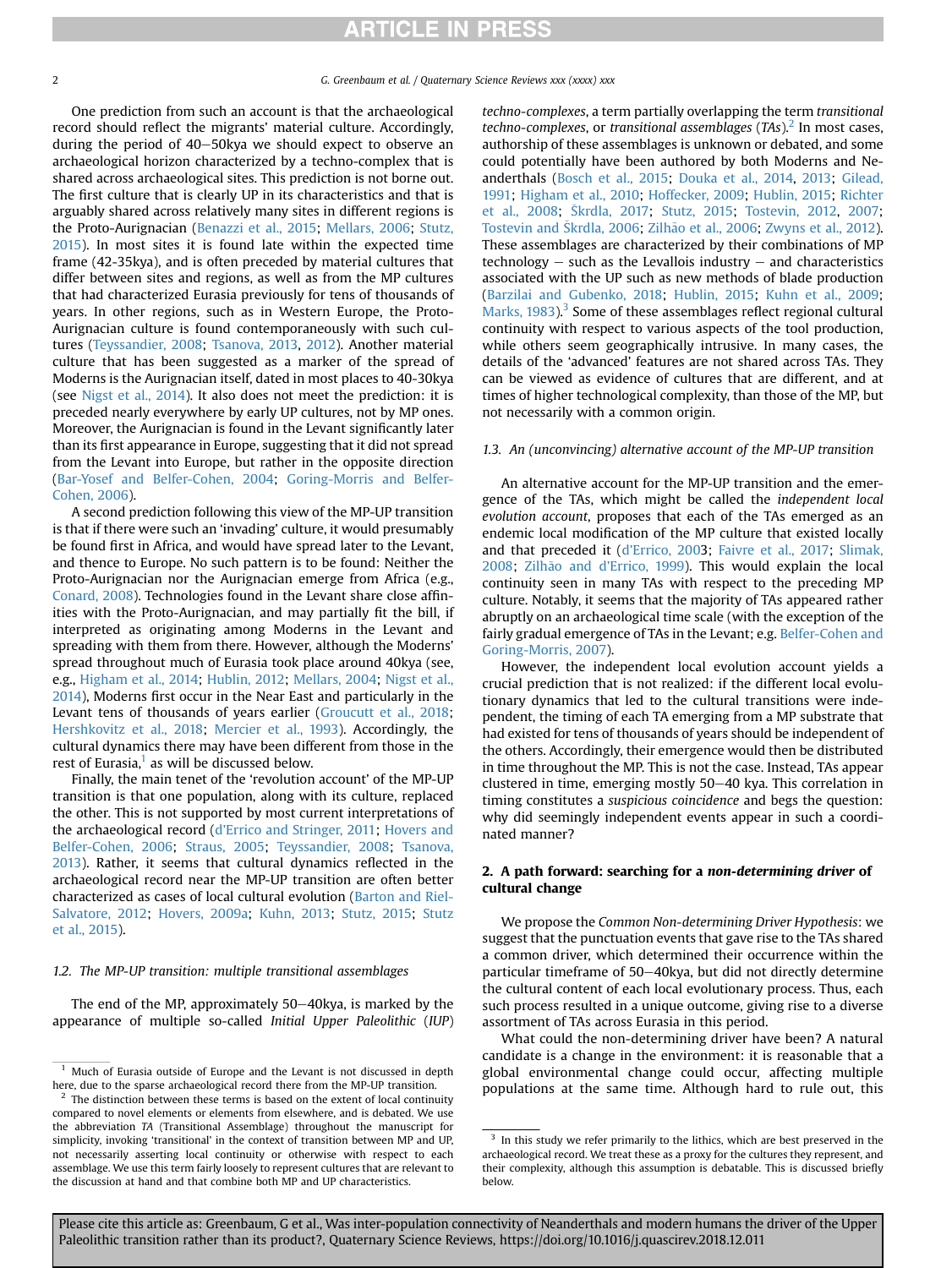explanation is debated and in itself seems unlikely to provide a sufficient explanation for the contemporaneity of the TAs. First, the magnitude of environmental changes during the period of 50-40kya was not greater than fluctuations that had occurred during the MP and which did not trigger significant cultural change [\(Davies et al., 2015;](#page-10-0) [Petit et al., 1999](#page-12-0); [Van Andel and](#page-13-0) [Tzedakis, 1996](#page-13-0); [Willerslev et al., 2014](#page-13-0); but see [Finlayson, 2004;](#page-10-0) [Finlayson and Carrion, 2007](#page-10-0); [Müller et al., 2011](#page-12-0) and the discussion in [Robert and Richter, 2018](#page-12-0)). In many regions there is also no dramatic change in the fauna and flora reconstructed from remains in hominin occupation sites (accumulated both naturally and anthropogenically; e.g. [Belmaker and Hovers, 2011](#page-10-0); [Shea,](#page-12-0) [2003;](#page-12-0) [Stiner and Bar-Yosef, 2005](#page-12-0); [Stiner and Tchernov, 1998;](#page-12-0) but see the challenges of resolving contradictory findings in [Finlayson and Carrion, 2007\)](#page-10-0). Second, any global environmental change is expected to influence populations in different environments quite differently, for example by rendering some regions less hospitable to hominin species and others more hospitable to them (d'Errico and Goñi, 2003; [Finlayson, 2004;](#page-10-0) [Rohling et al., 2013\)](#page-12-0). It is unlikely that such different influences would lead to the qualitatively similar trend seen in the various TAs in populations across a range of environments. This is not to say that climate did not play a role in the MP-UP transition; for example, the different regional expressions of global climate change could have triggered cascading effects with far-reaching implications. Climatic influence and its possible interaction with other factors are discussed below.

In what follows, we propose in section 3 the *population* interconnectivity theory, which considers insights from models of cultural evolution in suggesting that the non-determining driver may have been an increase in the rate or extent in which different populations interacted. In section 4 we briefly summarize relevant findings from the archaeological record of the MP-UP transition. Section [5](#page-4-0) elaborates on some model-derived underpinnings of our suggestion, and offers a brief portrayal of the demographic and cultural dynamics in the Levant and Near East of Moderns and Neanderthals, and their interactions. Our theory is laid out in detail in section  $6$ , which, rooted in a range of scientific disciplines, outlines multiple processes that may have influenced inter-population connectivity. Section [7](#page-9-0) provides a brief summary, draws some conclusions, and highlights avenues for future study.

As a first step to learning about the possible nature of the common non-determining driver of the emergence of TAs, we suggest exploring possible parameters that could influence cultural evolution.

### 3. Hypothesis: the population inter-connectivity theory

### 3.1. The parameters of cultural evolution

A significant body of literature, accumulated over recent decades, is devoted to modeling the dynamics of cultural evolution. One of the focal questions in this field is What are the determinants of cultural complexity. Across multiple models with quite different assumptions (e.g., [Aoki, 2018](#page-10-0); [Henrich, 2004;](#page-11-0) [Henrich et al., 2016;](#page-11-0) [Kolodny et al., 2015a](#page-11-0); [Lehmann et al., 2011](#page-11-0); [Mesoudi, 2011](#page-12-0); [Powell](#page-12-0) [et al., 2009\)](#page-12-0), the size of the population in which the culture evolves emerges as one of the most prominent parameters of the cultural evolutionary process, and one that strongly determines cultural

complexity.<sup>4</sup>

However, there was no known climatic or environmental shift at 50-40kya that is likely to have triggered sudden broad-scale population growth ([Davies et al., 2015](#page-10-0); [Finlayson and Carrion, 2007;](#page-10-0) [Lowe et al., 2012](#page-11-0); [Morin, 2008;](#page-12-0) [Petit et al., 1999](#page-12-0); [Van Andel and](#page-13-0) [Tzedakis, 1996;](#page-13-0) [Willerslev et al., 2014\)](#page-13-0); also, there is no evidence for an increase in population size in this period across the geographic range in which TAs are found. Rather, such an increase seems to have begun well after the transition to the UP ([Bocquet-](#page-10-0)[Appel et al., 2005;](#page-10-0) [Bocquet-Appel and Degioanni, 2013;](#page-10-0) [Mellars](#page-12-0) [et al., 2011](#page-12-0)).<sup>5</sup> Therefore, population growth *in itself* is not likely to have been an external driver of local emergence of complex TAs at multiple localities.

On the other hand, several models of cultural evolution propose that the parameter of importance may not be the population size per se, but a related concept, fashioned after the concept of effective population size in population genetics, and dubbed, accord-ingly, the effective cultural population size (ECPS) ([Creanza et al.,](#page-10-0) [2017;](#page-10-0) [Kolodny et al., 2015a;](#page-11-0) [Premo, 2015](#page-12-0); [Shennan, 2001\)](#page-12-0). The ECPS is dependent on the actual number of individuals in the population, but also on other factors. Importantly, it is affected by the way the population is sub-structured. For example, cultural knowledge may not be shared by the whole society, but be concentrated in a subgroup, such as medicine people, religious leaders, or specialists in certain tool manufacture and usage ([Kolodny et al., 2015a](#page-11-0)). Alternatively, the population could be composed of several sub-populations that regularly exchange migrants, in which case the ECPS is dramatically increased with increasing connectivity between populations [\(Creanza et al., 2017;](#page-10-0) [Derex et al., 2018](#page-10-0); [Derex and Boyd, 2016;](#page-10-0) see Box 1). Thus, ECPS can increase significantly even without any change in the number of individuals.

#### 3.2. Population inter-connectivity

Based on these ideas, we propose the population interconnectivity theory: namely that an increase in inter-population connectivity across Eurasia, and particularly an increase in interactions between culturally divergent populations, was the main driver of the coordinated local processes of cultural evolution, which gave rise to locally-evolved TAs in the MP-UP transition. We suggest that the increase in connectivity could have occurred via a combination of long-distance population dispersals and an increase in intensity of local networks of interpopulation interaction, both within each species, Moderns and Neanderthals, and between them. $6$  A number of researchers have proposed ideas related to this hypothesis, namely that many of

<sup>4</sup> We follow these studies and others in using a loose definition for cultural complexity, which encompasses either or both of (1) the size of a population's tool repertoire, and (2) the inclusion in the repertoire of tools whose structure or manufacturing combine multiple elements, materials or techniques.

<sup>&</sup>lt;sup>5</sup> The question of regional population densities and how they are related to population growth on a long-historical timeline (long durée) is far from resolved; in the Levant particularly, opposing assertions have been made (e.g., [Hovers, 2009b](#page-11-0), [2006;](#page-11-0) [Speth and Clark, 2006;](#page-12-0) [Speth, 2013;](#page-12-0) [Speth and Tchernov, 2002](#page-12-0); [Stiner et al.,](#page-12-0) [2000](#page-12-0), [1999\)](#page-12-0). However, population growth that is not driven by cultural change but that drives it is likely to occur primarily due to climatic factors, which, as discussed earlier, would have had varied influences on regions across the range of hominin habitation. Environmental change that would spur coordinated population increase across the Levant and Europe, and would encompass the range in which TAs are found, seems unlikely. We therefore regard environmental changes alone to be insufficient to independently explain the UP transition, but they may have interacted with other factors to bring about the transition, as discussed below.

 $6$  Whether Moderns and Neanderthals should be considered distinct species or subspecies is unimportant as long as the nature of the genetic relationships between the two groups and the meaning attached to the chosen labeling is clear. We remain agnostic regarding the optimal choice of terminology, and for simplicity address the two meta-populations as separate species, using the term introgression to describe the sharing of genetic material between them.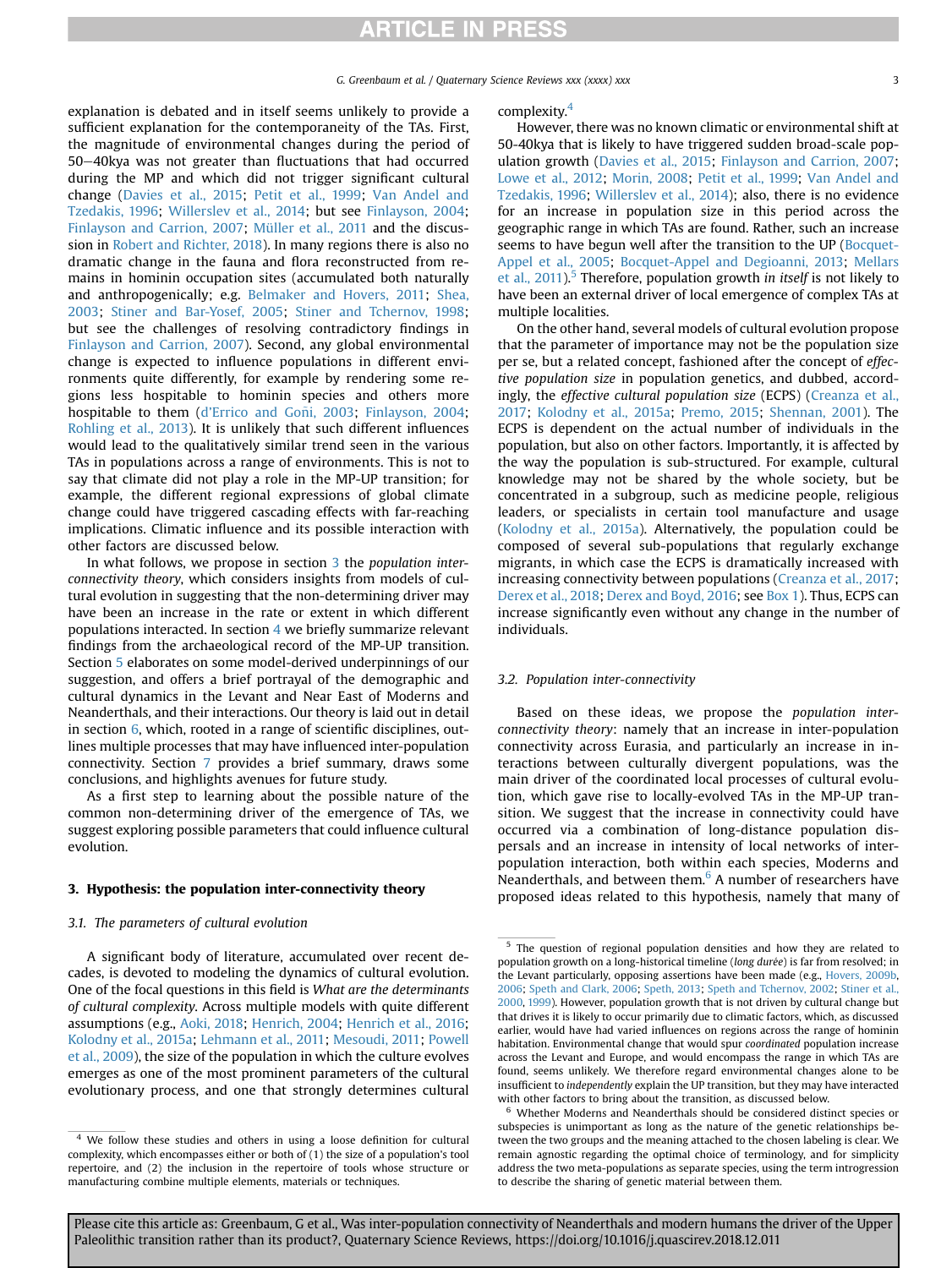4 G. Greenbaum et al. / Quaternary Science Reviews xxx (xxxx) xxx

the TAs are products of local evolutionary processes, which are influenced by interaction with intrusive cultures, usually attributed to Moderns ([Conard, 2010](#page-10-0), [2008;](#page-10-0) [Hovers, 1998](#page-11-0); [Hublin,](#page-11-0) [2012](#page-11-0); [Kuhn and Zwyns, 2014;](#page-11-0) [Stutz, 2015;](#page-12-0) [Stutz et al., 2015\)](#page-12-0). Our proposal adds to these ideas a unifying framework that links the suspicious coordination in the timing of the emergence of the TAs with an eco-evolutionary perspective and insights from models of cultural evolution.

### 3.3. Prominent considerations and postulates for the current discussion

It is reasonable to assume that Moderns and Neanderthals were culturally divergent when they met in the Levant and perhaps also during later interactions. However, it is important that cultural divergence need not have remained correlated with genetic divergence [\(Hovers, 2009b](#page-11-0), [2006\)](#page-11-0). We posit that groups of the two species admixed during this period and before it, perhaps as early as 120kya, genetically and culturally, to various extents ([Bar-Yosef](#page-10-0) [and Bordes, 2010](#page-10-0); [Hajdinjak et al., 2018](#page-11-0); [Kuhlwilm et al., 2016](#page-11-0); [Sankararaman et al., 2014;](#page-12-0) [Tostevin, 2007;](#page-12-0) [Villanea and Schraiber,](#page-13-0) [2019](#page-13-0)). Thus, in what follows, where we discuss Modern-Neanderthal cultural interactions we refer to cultural increase in interactions between divergent groups. Except where specified otherwise, we posit that the discussed dynamics were true for divergent groups both within and between species, divergence that emerged as a result  $-$  for example  $-$  of long-standing geographical substructure of the meta-population ([Gunz et al.,](#page-11-0) [2009](#page-11-0); [Hajdinjak et al., 2018](#page-11-0); [Prüfer et al., 2014](#page-12-0); [Wall et al., 2013](#page-13-0); [Yang et al., 2017\)](#page-13-0).

In this study we consider a range of types of possible ecological and cultural interactions, which span different temporal and spatial scales. We discuss predictions with respect to the broad conditions in which these interactions occur, and suggest that they overlap in their qualitative influence on culture. These interactions include, for example, contact between neighboring groups that observe one another from a distance or only briefly, in hostile or friendly manners; such interactions may also arise following short- or longdistance migration of groups. At the other extreme, interactions may include cases in which individuals from one group are accepted into another (or forced to join), representing frequent exchanges between neighboring groups or rare events associated with long-distance dispersal. These different types of interactions may facilitate various social learning dynamics, ranging from those associated with social intimacy, which would allow transmission of detailed culturally-determined techniques, to transmission of cultural information via stimulus diffusion, which would not include full transmission of the detailed procedures associated with it (see, e.g., [Tostevin, 2007](#page-12-0)). Such information could, for example, include the idea of a certain behavior or type of tool that can be produced. The time scale of cultural interactions that we consider is on the order of thousands of years; long enough even for groups that generally interact only rarely and superficially to exchange some individuals, allowing for detailed transmission of techniques and practices.

It has recently been shown that cultural complexity can be profoundly influenced by interactions between culturally divergent populations. Under certain parameter regimes, even a slight increase in rates of interaction can drive dramatic cultural 'explosions' ([Creanza et al., 2017](#page-10-0)). In that study, a very simple model of the interaction between two cultures suggests that when different cultural groups meet, their interaction may give rise to a new

### Box 1

Inter-population interactions

For the dynamics of inter-population connectivity, it is useful to consider explicitly when and how interactions between populations could take place.

Inter-population contact, both within and between the two species (Neanderthals and Moderns), may occur in a number of ways: (1) via translocation of individuals from one hunter-gatherer band to another, willfully or by force; (2) via trade interactions between representatives of the bands, occurring near residential sites or at open air temporary localities; (3) via meta-population dynamics, or fissionfusion dynamics, in which band composition changes frequently with individuals moving between bands [\(Hill](#page-11-0) [et al., 2014,](#page-11-0) [2011](#page-11-0)).

For the dynamics discussed in this study, each of these factors may have played similar qualitative roles. However, considering each of these dynamics explicitly in future work may be productive, as they may differ in the predictions to which they give rise. For example, they may differ with respect to the rapidity and directionality in which genetic admixture could have occurred, whether the effect of contact during the interaction was symmetric, or which type of evidence is most likely to have been left behind and might allow us to learn about these interactions.

culture with complexity far greater than the mere sum of the "parent" cultures. In addition to elements of the two cultures, the emergent culture could include new cultural traits that emerge via combination and recombination of the "parent" cultural elements and through generalizations that their joint occurrence may facilitate [\(Creanza et al., 2017](#page-10-0)).

Such combinatorial and generalization processes of cultural innovation can give rise to a vast number of possible new traits. Therefore, a culture that arises in this manner from the interaction between two culturally-divergent groups would necessarily incorporate only a small sample of the many possible complex traits that could arise from the interaction of the two populations' cultural repertoires. Thus, when a group from one culture interacts with a group from another culture, the emerging outcomes are likely to differ every time [\(Creanza et al., 2017\)](#page-10-0). Accordingly, we should expect that in each specific locality where culturally divergent Neanderthals and Moderns interacted, the emergent culture would differ from cultures that arise following similar interactions elsewhere.

In what follows, we first discuss briefly some observations regarding the TAs and the links between them, and then discuss in more detail the effect of inter-population interactions on culture. We then outline a number of scenarios for processes that may have led to increases in inter-population connectivity, both within and between the two groups, Moderns and Neanderthals, in a way that could have played a role in driving the coordinated emergence of the TAs. These scenarios are grounded in what is known about Neanderthal-Modern interactions and population dynamics near the MP-UP transition. They are not mutually exclusive, and the different processes that they include may have resulted from, or been driven by, local changes in demography or climate that have been the focus of many previous studies.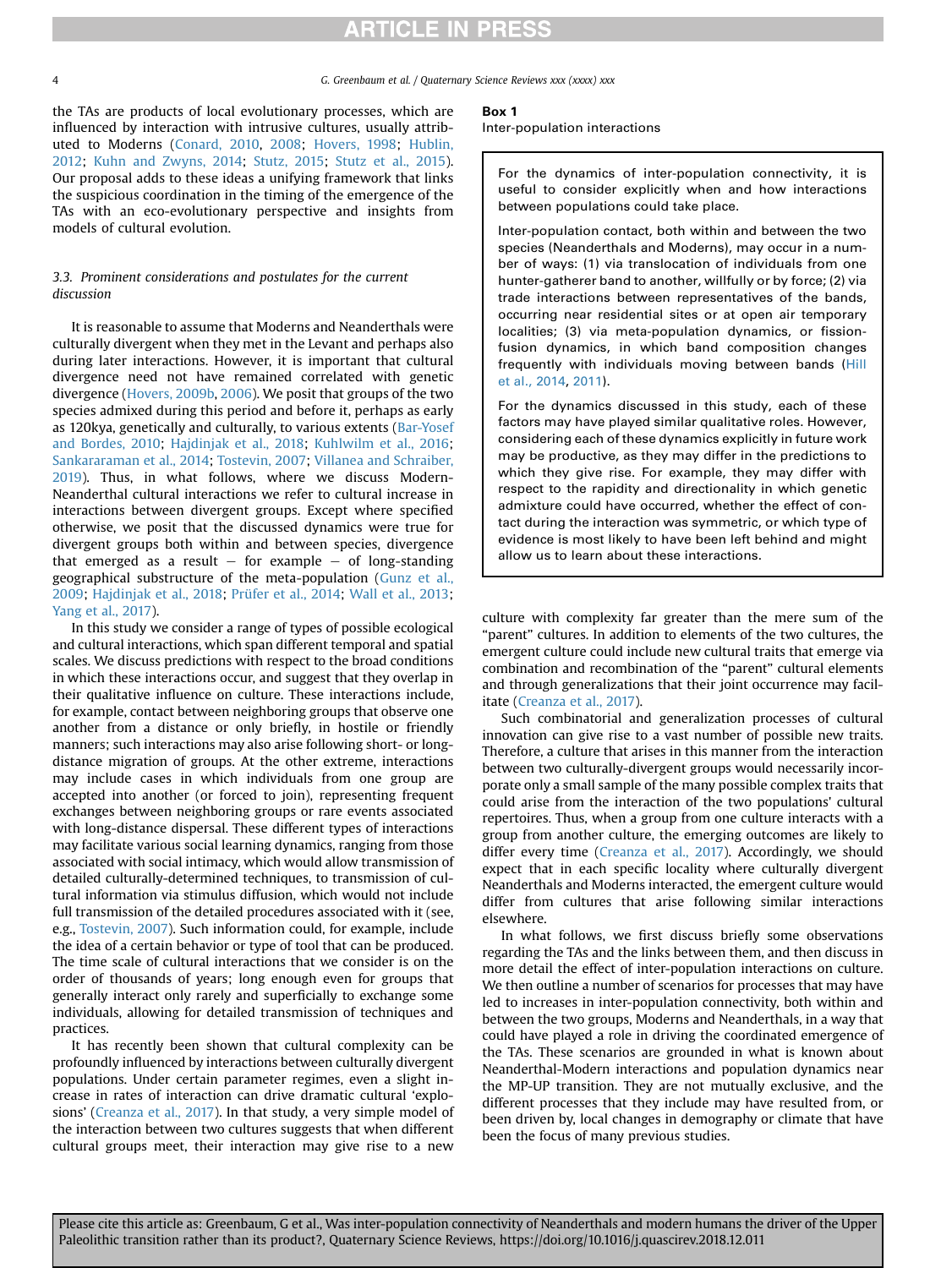### <span id="page-4-0"></span>4. The archaeological record  $50-40$  kya

Three major questions are usually addressed with respect to the assemblages that span the MP-UP transition: their timing, whether they should be attributed to Moderns or to Neanderthals, and how they relate to other known assemblages. Even a superficial review of the archaeological record from this period is far beyond the scope of this section; instead, we present a brief summary and suggest a synthetic view of the findings.

The earliest TA, and perhaps the most classical one, is the Initial Upper Paleolithic (IUP) appearing in the Levant, sometimes referred to as the Emiran ([Bar-Yosef and Belfer-Cohen, 2010;](#page-10-0) [Barzilai and Gubenko, 2018](#page-10-0); Boëda et al., 2015; [Bosch et al., 2015;](#page-10-0) [Kuhn, 2003;](#page-11-0) [Kuhn et al., 2009](#page-11-0); [Marks, 1983;](#page-11-0) [Meignen, 2012\)](#page-12-0). It seems to have evolved gradually and locally, incorporating prominent elements of the Levantine Mousterian, and sharing 'advanced' elements with the Early Upper Paleolithic Ahmarian that follows it in this region. The Emiran shares very close affinities with East and Central European assemblages, the Bachokirian and Bohunician. These assemblages in Europe appear to be intrusive, with little or no resemblance to the local MP cultures that preceded them, suggesting that the Emiran may have originated in the Levant and spread from there [\(Hoffecker, 2009;](#page-11-0) [Mellars, 2006;](#page-12-0) [Richter et al., 2008;](#page-12-0) [Skrdla, 2017,](#page-12-0) [2003](#page-12-0), [Tostevin,](#page-12-0) [2000](#page-12-0), [2012\)](#page-12-0).

In contrast to these intrusive TAs, multiple TAs in West and Central Europe display a local MP tradition with variable proportions of newly emerged UP features. These TAs, such as the Szeletian, the Lincombian-Ranisian-Jerzmanowician (LRJ), the Ch^ atelperronian and the Uluzzian, are typically interpreted as a local evolution from the late MP groups that incorporated new technologies ([Flas, 2011](#page-10-0); [Hublin, 2015](#page-11-0); [Mussi, 2002;](#page-12-0) [Nigst, 2012;](#page-12-0) [Ruebens, 2013\)](#page-12-0). Hominin remains have been found in clear association only with the Ulluzian (Modern), the Chatelperronian ^ (Neanderthal), and the LRJ (Neanderthal) [\(Hajdinjak et al., 2018;](#page-11-0) [Semal et al., 2009\)](#page-12-0) but these associations have been questioned ([Banks et al., 2013](#page-10-0); [Bar-Yosef and Bordes, 2010;](#page-10-0) [Higham et al.,](#page-11-0) [2010;](#page-11-0) Zilhão et al., 2015).

The emerging picture of Eurasia between 50 and 40kya is of a complex technological landscape, consisting of many contemporaneous cultural traditions, sometimes in relatively close geographic proximity to one another. During this period, groups of Moderns and Neanderthals interacted extensively across the continent, interbreeding repeatedly [\(Kuhlwilm et al.,](#page-11-0) [2016](#page-11-0); [Racimo et al., 2015;](#page-12-0) [Sankararaman et al., 2016](#page-12-0); [Slon et al.,](#page-12-0) [2018](#page-12-0); [Vernot et al., 2016;](#page-13-0) [Yang et al., 2017\)](#page-13-0), exchanging pathogens and parasites [\(Chen et al., 2017;](#page-10-0) [Enard and Petrov, 2018;](#page-10-0) [Pimenoff et al., 2016](#page-12-0)), with Moderns eventually replacing Neanderthals. Given the evidence of close contact between the species, it is likely that extensive cultural interactions also took place among different groups within and between the two species, and that the diversity of the lithic assemblages reflects these interactions.

Therefore, attempts to dichotomously associate each assemblage with a particular species should be avoided in favor of the search for relations between assemblages from a cultural evolutionary perspective.<sup>7</sup> Each assemblage, and each particular instance of it at a certain site, may constitute a snapshot of a dynamically changing technology. This is not to say that categorization is unimportant, but that a focus on evolutionary questions such as differentiation between homology and analogy of shared technological features found in different assemblages, considering possible multi-way cultural interactions, may be constructive ([Kuhn, 2003](#page-11-0)).

### 5. Population inter-connectivity: models of cultural evolution, and the specific geo-demographic context

### 5.1. Not all inter-population interactions were made equal

Connectivity between populations can drive cultural change via direct spread of ideas. However, it can also increase cultural complexity (as defined above), as often appears to be the case in the transition between MP techno-complexes and the TAs. This increase could occur in two main ways, which are not independent but whose separate consideration may be useful. One is by increasing the number of interacting individuals in what can be thought of as a common culture. This would be the case if two hunter-gatherer bands of the same ethnicity and meta-culture, whose territories lie a short distance from one another, begin to interact. The resultant increase in cultural complexity that would be seen in each group is driven simply by the increase in the ECPS: every individual would be exposed, directly or indirectly, to a large number of potential innovators and cultural practitioners from whom to learn and whose innovations can spread. Cultural traits may become known to more people and are at a reduced risk of being forgotten (i.e. stochastically lost from the population). Such an increase in cultural complexity can be considered a steady-state phenomenon, and could be maintained as long as interactions continue and the population that is effectively sharing the culture remains connected.

A second way in which cultural complexity can increase via inter-population connectivity is through the interaction of individuals from different cultures. Intuitively, cross-cultural interactions are likely to give rise to innovation. To consider this effect systematically, an explicit model  $-$  even a simple one  $-$  is needed. Studies across a number of fields have suggested such models or considered related phenomena (e.g., [Anthony, 1990](#page-10-0); [Boyd and](#page-10-0) [Richerson, 1985](#page-10-0); [Cavalli-Sforza and Feldman, 1981;](#page-10-0) [Hill et al.,](#page-11-0) [2014;](#page-11-0) [Kobayashi et al., 2016\)](#page-11-0). A common treatment of crosscultural interactions posits that such interactions produce cultural traits that are combinations of traits from the two original cultures, such as a tool type originating in one culture modified by a method used for tool production in the other; utilization of a tool in a new cultural context; or the incorporation of a practice into a new cultural setting. Besides such combinations of traits, studies of innovation and creativity also ascribe a major role to (conscious or unconscious) drawing analogies from existing knowledge and to placing ideas in new conceptual contexts (d'[Errico and Colag](#page-10-0)e[,](#page-10-0) [2018;](#page-10-0) [Fogarty et al., 2015;](#page-10-0) [Hovers, 2012](#page-11-0); [Kaufman and Beghetto,](#page-11-0) [2009;](#page-11-0) [Kolodny et al., 2015a](#page-11-0), [2015b](#page-11-0); [Madjar et al., 2011;](#page-11-0) [Merrotsy,](#page-12-0) [2013;](#page-12-0) [Youn et al., 2015\)](#page-13-0).

Here, we do not subscribe to a particular model of cultural interaction or cultural innovation; we merely assume that processes similar to those described above take place when cultures meet and their bearers interact (Text box 1). This leads to a rather obvious, yet powerful, observation: the expected extent of cultural innovation resulting from cross-cultural interaction is tightly linked to the degree of cultural difference. An interaction between two cultures that had been developing independently can bring together suites of traits that differ significantly, giving rise to an

<sup>7</sup> The focus on species' authorship of lithic assemblages encourages a false implicit assumption, that each species was a meaningful cultural unit. However, multiple lines of evidence, genetic and archaeological, suggest that both Modern and Neanderthal populations were structured. Thus, different groups of the same species could have had different technologies at any particular time. Each such group would be the meaningful cultural unit to study, with respect to its cultural relations with other groups, regardless of its species' affiliation (see, e.g., [Hovers,](#page-11-0) [2009b\)](#page-11-0).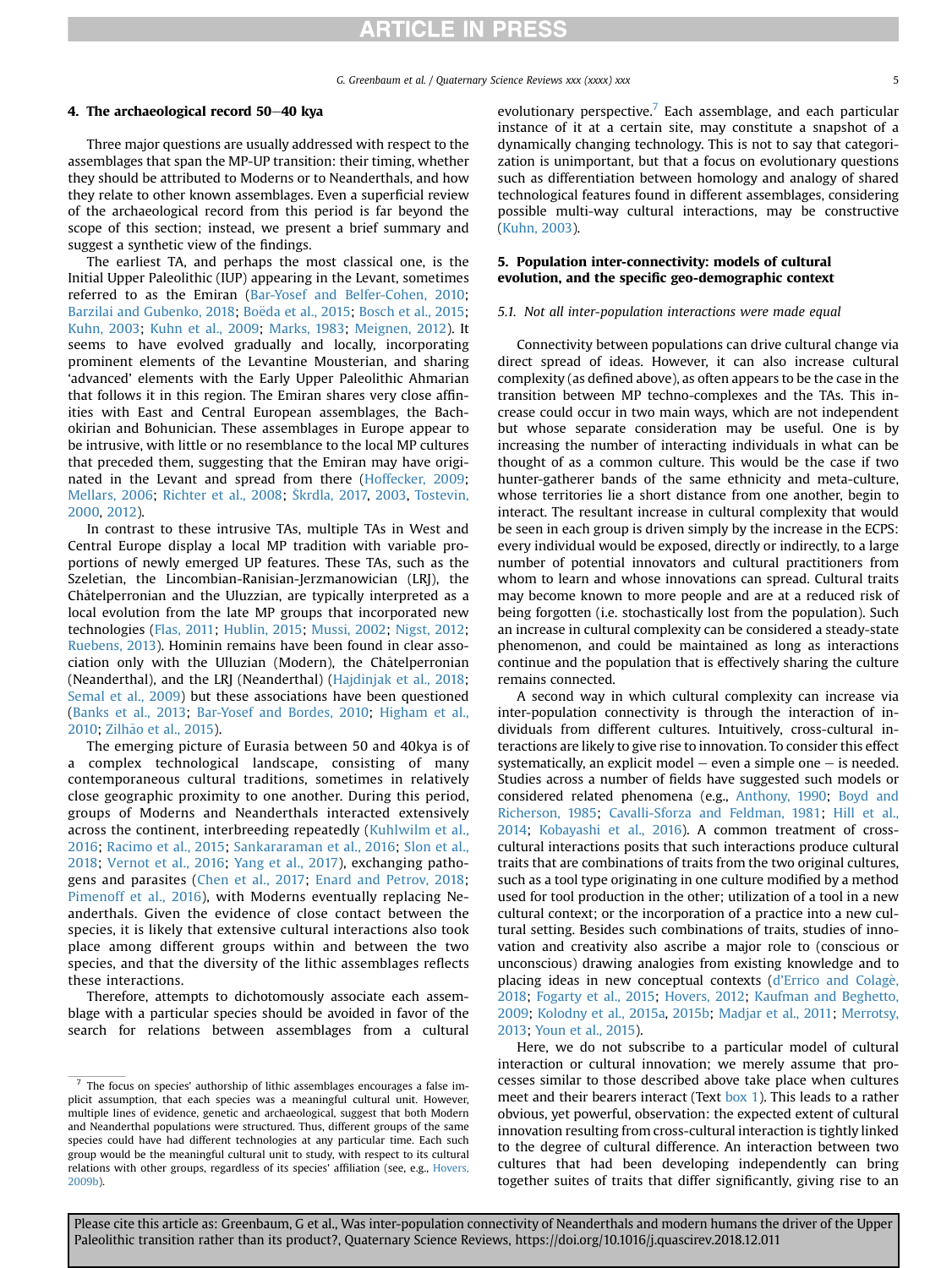enormous number of potential new combinations of ideas and traits.<sup>8</sup>

These dynamics of cultural change would be most rapid when the inter-population system is out of equilibrium, i.e. when cultures that had not interacted for a long time suddenly begin to interact. Such an interaction would lead to a punctuated burst of cultural complexity following the interaction's onset. Whether the new complexity would be retained or not, and the system's eventual cultural steady state, depend on the conditions of this process, such as whether the interaction is maintained and whether the population size before and after the interaction remains the same ([Creanza et al., 2017](#page-10-0); [Kolodny et al., 2016\)](#page-11-0).

The distinction suggested here between the two effects of interpopulation connectivity is superficial. For intermediate rates of population interaction, cultures that are in contact can remain distinct from one another, and what we described here for clarity as two processes at the extremes  $-$  an assumption of complete identity between the two interacting cultures at one extreme and an assumption of a long cultural separation between the cultures at the other extreme  $-$  would both have roles in dynamically determining cultural complexity and its inter-population diversity (e.g., [Derex et al., 2018](#page-10-0); [Derex and Boyd, 2016](#page-10-0)).

### 5.2. A release from an impasse in the Levant

Groups of Moderns reached the Levant tens of thousands of years prior to their further spread throughout Eurasia [\(Hershkovitz](#page-11-0) [et al., 2018;](#page-11-0) [Mercier et al., 1993](#page-12-0); [Vaks et al., 2010](#page-13-0), [2007](#page-13-0)), while Neanderthals seem not to have reached further south. The two species most likely interacted, at least intermittently, in this region over extended periods of time, along a fairly narrow front of interaction ([Banks et al., 2008;](#page-10-0) [Hovers, 2006;](#page-11-0) [Kuhlwilm et al., 2016](#page-11-0); [Rak, 1993;](#page-12-0) [Shea, 2003,](#page-12-0) [1998](#page-12-0); [Valladas et al., 1999;](#page-13-0) [Vernot and Akey,](#page-13-0) [2014](#page-13-0); [Villanea and Schraiber, 2019\)](#page-13-0). The localization of the interaction front to the Levant for such a long period of time until Moderns eventually began spreading from the Levant into other parts of Eurasia is puzzling, especially in light of the relative rapidity with which this spread eventually occurred: Neanderthals were replaced throughout the rest of Eurasia within a few thousand years, between 45–39 kya ([Higham et al., 2014](#page-11-0)). The possible factors that caused this longstanding impasse and its eventual removal have received relatively little attention (but see, e.g., [Hovers, 2006;](#page-11-0) [Rak, 1993;](#page-12-0) [Shea, 2006](#page-12-0), [2003](#page-12-0)). We have recently suggested elsewhere [\(Greenbaum et al., 2018\)](#page-11-0) that this impasse may have been due to inter-species disease dynamics, which constrained Modern-Neanderthal interactions and their spread into one another's regions, until each species became tolerant to the pathogens that had co-evolved with the other species. Other prominent factors that could have triggered the spread of Moderns beyond the Levant, not mutually exclusive with respect to one another nor to the inter-species disease dynamics that we proposed, are demography, climate, and their interaction. In particular, an appealing yet debatable explanation is that climatic change allowed increased mobility across geographic barriers that previously restricted hominin migration [\(Langgut et al., 2018](#page-11-0)) and led to an increase in population size or density in the Levant (or strengthened an existing trend of such an increase; see, for example, the discussions in [Speth and Clark, 2006;](#page-12-0) [Speth, 2013](#page-12-0); [Stiner et al., 2000](#page-12-0), [1999\)](#page-12-0). Together, these could have enabled and triggered the spread of Moderns northwards.

Regardless of which factor geographically localized the contactzone of Moderns and Neanderthals, and which process eventually released the restriction, the sudden spread of Moderns beyond the Levant is highly likely to have been the process that sparked the local cultural revolutions at the interface between the Middle and the Upper Paleolithic.

Thus, we suggest that the most straightforward, and perhaps the major, drivers of each of the local cultural transitions were Neanderthal-Modern cultural interactions. Prior to the renewed contact around 50-40kya, the two species had been largely separated for hundreds of thousands of years, a period that is likely to have allowed substantial cultural divergence. It is reasonable to assume that the two species differed in their languages, behavioral norms, and ways of thought, and possibly also in some of the tools that were composed of degradable organic material and are not represented in the archaeological record (see, e.g., [Mathew and](#page-11-0) [Perreault, 2015\)](#page-11-0). Therefore, significant cultural transitions would have occurred when groups of the two species interacted. These transitions would have been different in each region, due to the specific conditions of each encounter (e.g., [Hovers, 2009a](#page-11-0)) and due to the stochasticity of such dynamics, giving rise to different local cultures.

The lithic artifacts left by groups of the two species in the Levant during the MP are largely indistinguishable (e.g., [Hovers, 2009b\)](#page-11-0). This may simply be due to the limited lithics-focused perspective that we have on cultural behaviors from this period. Alternatively, it may be related to the particular history of inter-species interaction in the Levant: in this region, the two species may have interacted, albeit in a constrained way, within a region that is limited to an area near the interaction front ([Greenbaum et al., 2018](#page-11-0)), for tens of thousands of years prior to the end of the MP. This could have led to gradual convergence of some components of the two species' cultures in this region.

Thus, it might not be coincidental that in the Levant the transition between the MP and the UP differs qualitatively from the transition in most of Europe. In the Levant we see an increasing degree of variability in the lithic material toward the very end of the MP ([Abadi, 2017;](#page-10-0) [Goren-Inbar and Belfer-Cohen, 1998](#page-11-0); [Hovers,](#page-11-0) [1998](#page-11-0)). This may reflect a gradual shift from the 'cultural equilibrium' that seems to characterize the majority of the MP, in the Levant and elsewhere, and may be the product of ongoing between-species cultural interactions, and perhaps also a gradual increase in such interactions over time ([Greenbaum et al., 2018](#page-11-0); [Hovers, 2006,](#page-11-0) [1998](#page-11-0); [Hovers and Belfer-Cohen, 2013](#page-11-0)). It is followed by multiple TA variants in Boker Tachtit, Ksar Akil, Um el Tlel, Tor Sadaf and elsewhere, leading eventually to the Ahmarian ([Bourguignon, 1998;](#page-10-0) [Fox and Coinman, 2004;](#page-10-0) [Kuhn, 2003;](#page-11-0) [Kuhn](#page-11-0) [et al., 1999](#page-11-0); [Ploux and Soriano, 2003](#page-12-0); [Volkman, 1983](#page-13-0); [Williams](#page-13-0) [and Bergman, 2010](#page-13-0)). The Levantine MP-UP transition is the one that begins the earliest and is the most gradual, reflecting clear local continuity, as may perhaps be expected in dynamics of long, intermittent, constrained interaction between two divergent

 $8$  Incompatibilities between cultural ideas and practices may also hinder the full realization of the potential of such meetings of cultures [\(Ford and Chan, 2003;](#page-10-0) [Henrich, 2001;](#page-11-0) [Rogers, 2010](#page-12-0)). However, we suggest that such hindrance is likely to be short lived compared to the time scales of inter-population interactions that we consider, i.e. thousands of years. For comparison, even the strictest of cultural taboos in human societies in historical times failed to prevent some amount of genetic admixture, which was necessarily accompanied by transmission of cultural knowledge (e.g., [Bamshad et al., 2001;](#page-10-0) [Shen et al., 2004\)](#page-12-0). Moreover, no single cultural group has remained stable and isolated since the late Bronze Age, suggesting that cultural isolation between neighboring populations for such timescales is unlikely. Even from the conservative perspective that cultural taboos or incompatibilities would limit the realization of the full scope of the potential interactions, superficial interactions could allow an increase in cultural complexity far beyond that seen in each of the individual cultures before the interaction. Additionally, the available record is biased: only those instances in which the cultural combination resulted in something new would be clearly identifiable; cases in which inter-population interaction failed to give rise to a novel culture would simply be seen as a continuation of one of the previous cultures or replacement of one by the other.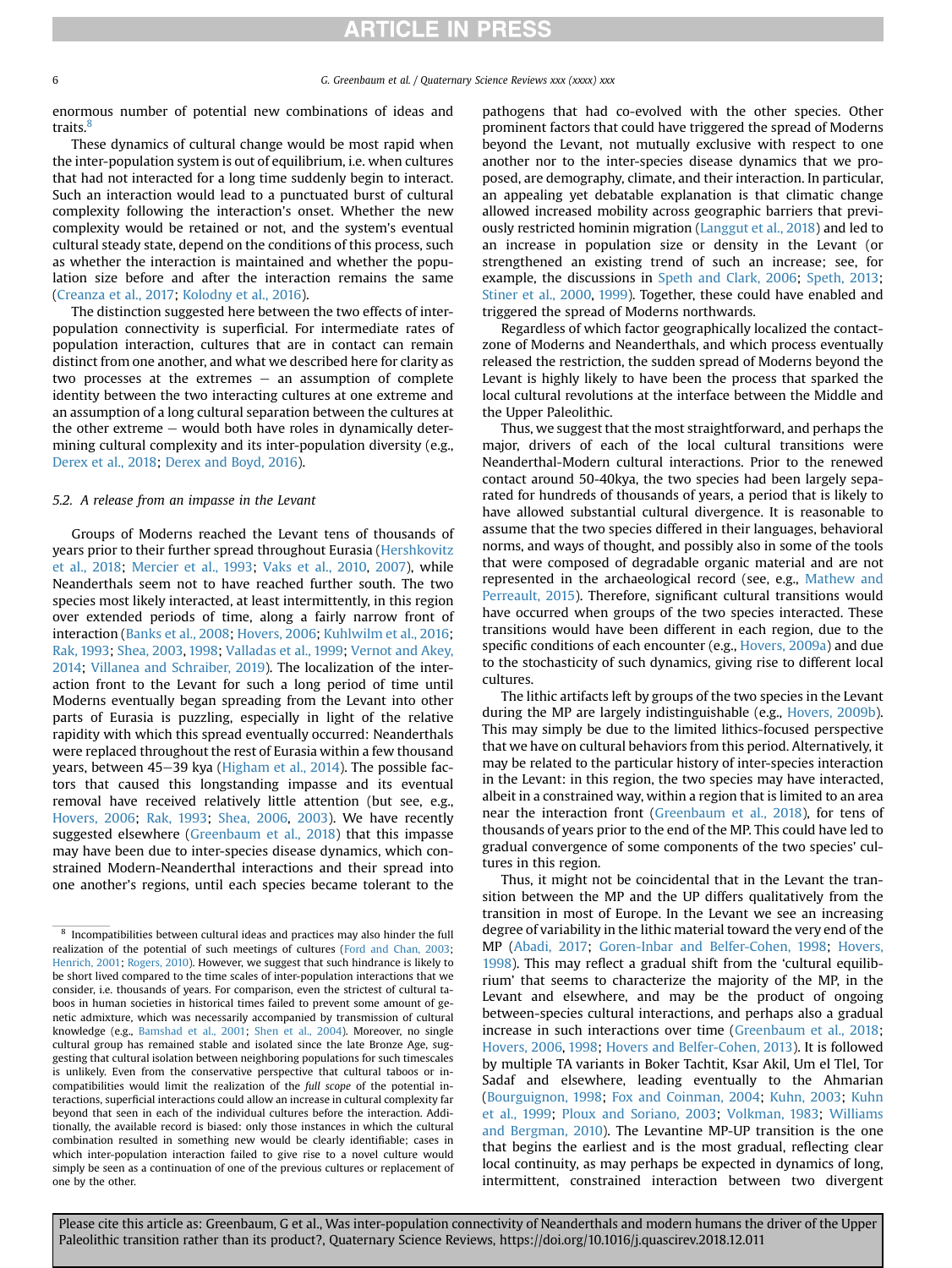#### <span id="page-6-0"></span>cultures.

Although the Neanderthal-Modern interactions would have gradually shifted the culture of Levantine Moderns in the Levant prior to the formers' spread into Eurasia, we suggest that the cultural differences between the spreading Moderns and the resident Neanderthals across the rest of Eurasia would have been sufficiently large to have played a prominent role in the subsequent emergence of the TAs across this range. However, our theory of population inter-connectivity as the driver of the MP-UP local transitions does not rely on this assumption; even if the Moderns that spread from the Levant did not dramatically differ culturally from the Levantine Neanderthals, we expect their spread to have triggered the emergence of TAs via direct and indirect dynamics considered below.

### 6. Drivers of increased inter-population connectivity: demography, behavior, selection, and cultural evolution

### 6.1. Connectivity-increasing demographic dynamics

The spread of Moderns beyond the Levant would have triggered a number of demographic dynamics that are likely to have influenced connectivity patterns beyond the straightforward interaction between the spreading Moderns and the Neanderthal groups they encountered (see [Fig. 1\)](#page-7-0).

Importantly, the dynamics discussed here are relevant for interactions of all combinations of the groups involved: Neanderthal-Neanderthal, Neanderthal-Modern, and Modern-Modern. Although the spread of Moderns and the replacement of Neanderthals occurred rapidly on an archaeological timescale and are often portrayed as a clash of two seemingly unified populations, in reality it would have been a drawn-out process that took place over thousands of years. As far as can be interpreted from the archaeological and genetic records, this complex process involved highly structured populations, and is likely to have included cultural cross-fertilization among groups, as much as competition and replacement. These dynamics would have played out between groups of the same species as much as they did between groups of Moderns and of Neanderthals. Moreover, as the TAs clearly demonstrate, cultures rose and fell dynamically within the period of inter-species interaction in Eurasia. It is misleading to focus only on the interaction of "naïve" Modern and Neanderthal cultures, as they had been before contact (laying aside the likely possibility that they interacted in the Levant for tens of thousands of years previously), because it may be that throughout the time 50-40kya, the cultures of most of the hominin groups in Eurasia had already been significantly influenced by inter-species interactions. In other words, the TAs may more productively be thought of as cultures that existed in times when the complete hominin cultural and demographic landscapes in Eurasia were shifting, in a system far away from equilibrium.

During a period in which one species is spreading at the expense of the other, intense demographic turmoil is expected, leading to increased population movement at multiple scales. For example, groups that were faced with strong competition may have been forced to migrate in search of new territory. Some groups may have become fragmented, with individuals dispersing in all directions, while others may have dispersed as a cohesive group. These dispersing groups and individuals were likely to encounter other groups, interact with them, and perhaps join them, directly increasing cultural connectivity and the ECPS. The dispersing groups and individuals would bring with them their original culture, thus increasing the probability of enhancing cultural complexity. Additional, indirect effects, that increase cultural connectivity could also have been created if, for example, migrants maintained active cultural relationships with kin in groups near their place of origin that were not displaced. The movement of individuals and groups may also have triggered cascading migration effects: a group may migrate to new territory, compete with a local group, forcing it to move as well, and so on. In addition, groups and individuals may have moved long distances in search of new territory, thus bringing into contact subcultures that had barely been in touch with one another for centuries or millennia.

The Moderns' spread and the general demographic turmoil could also have brought about extinction-recolonization dynamics, a process of repeated local extinction events, each followed by recolonization of the resulting empty habitat [\(Hanski, 1998;](#page-11-0) [Wade](#page-13-0) [and McCauley, 1988](#page-13-0)). These dynamics would free up territories, facilitating, in turn, the arrival of new groups from other regions, and providing ongoing motivation for groups to attempt to colonize vacated territories (i.e. when there's a high chance of finding a new territory that was recently vacated, frequent dispersal behavior, either opportunistic or emerging as a standing cultural trait, is expected to become more common). This, in turn, would lead to increased cultural connectivity between groups from different regions. Possible drivers of such dynamics are:

- (1) Introduction of novel pathogens: inter-species interaction, following a long period of species separation, is likely to have been accompanied by inter-species transmission of pathogens [\(Greenbaum et al., 2018\)](#page-11-0), which could have caused repeated waves of epidemics, leading to repeated local extinction of groups.
- (2) During a period in which territories often change hands, a colonizing group that settles in a new territory, even if it successfully out-competes its preceding occupants, is unlikely to establish. This may be due, for example, to suboptimal physiological adaptation to the environment (in the case of Moderns) or to lack of knowledge of the physical environment. This occurs in non-human animals, and should be expected to have played an even more prominent role among hominins, whose reliance on accumulated knowledge about the environment was likely greater. An example of such a case in recent history is the collapse of a newlyreintroduced Przewalski's horse population in the Gobi desert in Mongolia during a harsh winter. The local wild ass population was able to survive by moving to a valley more hospitable in winter, presumably unknown to the new resi-dents ([Kaczensky et al., 2011;](#page-11-0) see also [Jesmer et al., 2018;](#page-11-0) [Keith and Bull, 2017](#page-11-0)).
- (3) Some replacement events may have occurred via direct hostile inter-group interaction, leading to the extirpation of a local group and the utilization of the local resources by the newcomers. It is possible that in many such cases, colonization events were short-lived either due to the culture of the newcomers (e.g., nomads who do not wish to settle) or because the victorious group preferred to search for better territory. This would leave the territory vacant and available for further colonization by other groups.

### 6.2. Increased contact when something is to be gained

Humans can adjust their rates of interaction with external groups both consciously, following an assessment that such interaction would be valuable, or  $-$  if it truly is valuable  $-$  via selective processes that act on behavioral or cultural traits that happen to indirectly adjust interaction (Text box 2). Thus, for example, if increased interaction leads to learning new subsistence strategies, individuals may choose to interact and learn from foreigners. A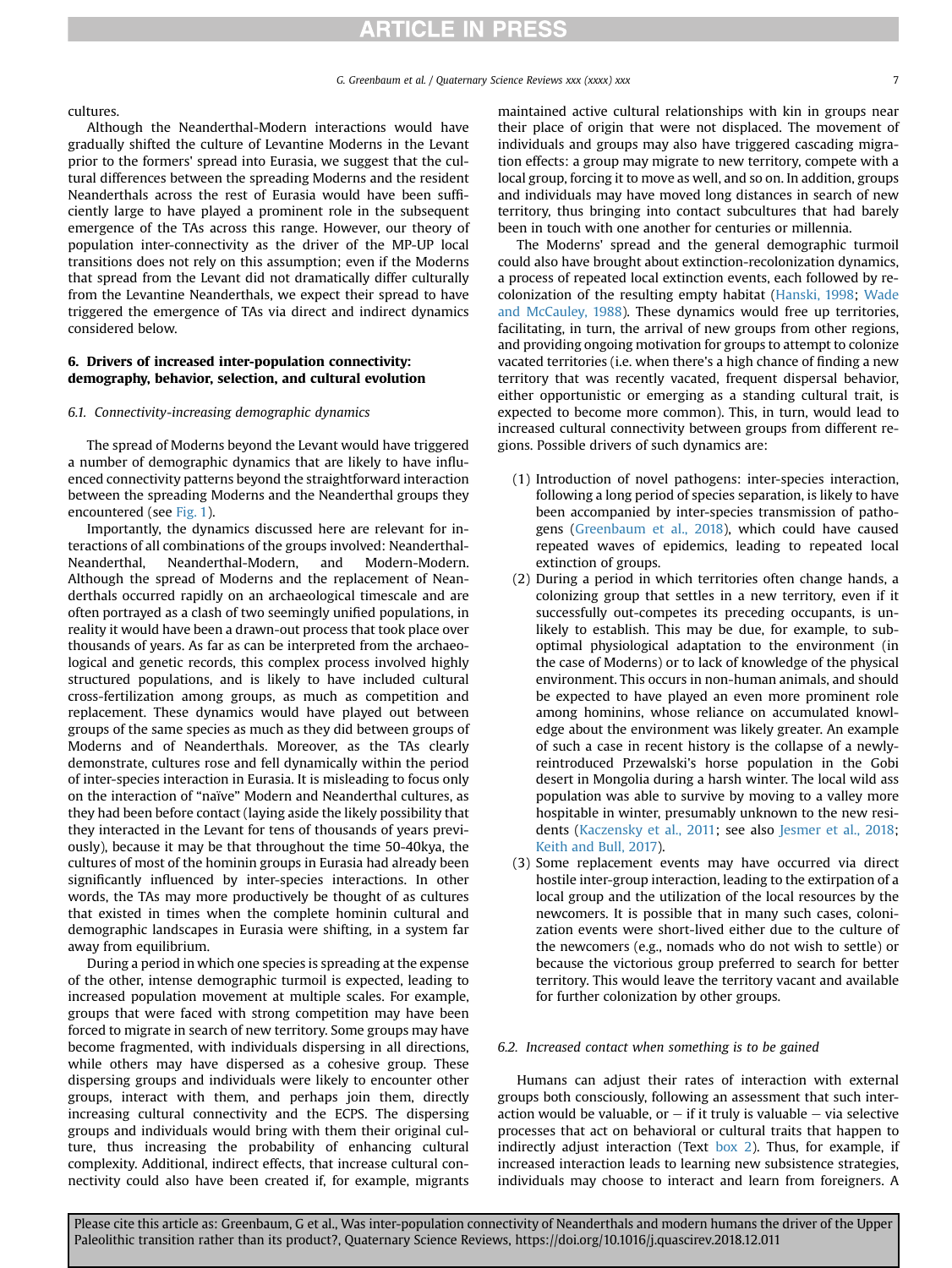#### <span id="page-7-0"></span>8 G. Greenbaum et al. / Quaternary Science Reviews xxx (xxxx) xxx



Fig. 1. Schematic and simplified representation of the "population inter-connectivity theory" presented in this paper. The ultimate driving processes of the MP-UP transition are shown in blue; the main ecological and cultural processes we suggest may play a role in increasing inter-population connectivity are shown in orange; the processes leading to locally evolving increases in cultural complexity are shown in purple; the archaeological observation is shown in green. The arrows show some of the possible interactions between the different processes. (For interpretation of the references to colour in this figure legend, the reader is referred to the Web version of this article.)

group whose culture encourages out-of-group mating, which leads to increased cultural interactions and cultural gains, would be more successful and outcompete other groups.

When all relevant groups are from the same culture and genetic background (within-species), increased interaction leads to some increase in cultural complexity, but on a timescale that is slow relative to an individual's lifetime, and only to a limited extent. When the groups differ greatly, the novelty that may be learned during the interaction, and the new combinations that can arise from the interaction, may be more salient and realized on very short time scales (Creanza et al.,  $2017$ ).<sup>9</sup> Thus, in interactions between deeply divergent populations  $-$  culturally, genetically, or  $both - such$  as is likely to have been the case when Moderns began to arrive in regions previously inhabited only by Neanderthals, groups from both lineages could have benefitted from increased connectivity, more than from inter-group interactions among less divergent groups.

Increased connectivity is advantageous when there is something to be gained; this can be knowledge and ideas, such as new technologies of blade production, but can also be new genes or gene combinations. For each species, introgressed genomic sequences could have provided, advantages in resistance to novel pathogens carried by the other species. Such selective advantage is demonstrated by the over-representation of immune-related genes among the Neanderthal genes carried by many non-African human populations today [\(Abi-Rached et al., 2011;](#page-10-0) [Enard and Petrov, 2018](#page-10-0); [Greenbaum et al., 2018](#page-11-0); [Racimo et al., 2015](#page-12-0)). It is important to consider, however, that although some Neanderthal genes seem to have conferred immune-related and other selective advantages, others were selectively disadvantageous [\(Harris and Nielsen, 2016](#page-11-0); [Juric et al., 2016](#page-11-0)), suggesting that selection dynamics related to introgression were quite complex [\(Ding et al., 2014;](#page-10-0) [Racimo et al.,](#page-12-0) [2015\)](#page-12-0).

Importantly, introgressed genes and cultural innovations, even when resulting from inter-species interactions, could have been spread within species via intra-species interactions, once the interspecies transmission had occurred. Thus this driver of increased connectivity may have increased both inter- and intra-species interactions.

6.3. Invasion potential selects for behavior that increases interpopulation contact

Currently, the dynamics of invasive spread of non-human species into new regions are being extensively studied, as invasive species have become a major conservation and economic concern ([Levine and D'antonio, 2003;](#page-11-0) [Paini et al., 2016](#page-12-0)). It has been shown that invasion dynamics select for behaviors that produce increased population connectivity, most prominently selection in favor of increased dispersal [\(Rehage et al., 2016\)](#page-12-0). Thus, for example, in Australia, toads at the forefront of invasion of the species Bufo marinus, an invasive species introduced from central America, tend to disperse on average over much greater distances than their counterparts in their region of origin [\(Alford et al., 2009](#page-10-0); [Phillips](#page-12-0) [et al., 2010](#page-12-0)). This is the result of two factors: (1) there are more opportunities, i.e. there is a place previously uninhabited by the species into which individuals can disperse, so more individuals successfully do so, and (2) there is ongoing selection, playing out over longer periods of time, favoring those individuals with a tendency to disperse further or more often.

In humans, such selection might act at multiple levels and via

<sup>&</sup>lt;sup>9</sup> Interestingly, this prediction is not clearly borne out in the Levantine archaeological record from the late MP, during which Moderns and Neanderthals likely interacted there. As discussed earlier, the record there is characterized by increasing variability in the lithic material toward the very end of the MP, but not a sudden increase in cultural complexity. One possible explanation might be that in this region the increase in interaction between the two groups could have been particularly gradual, playing out over many millennia, thus exerting its effect on culture more gradually than in the dynamics that took place in Europe.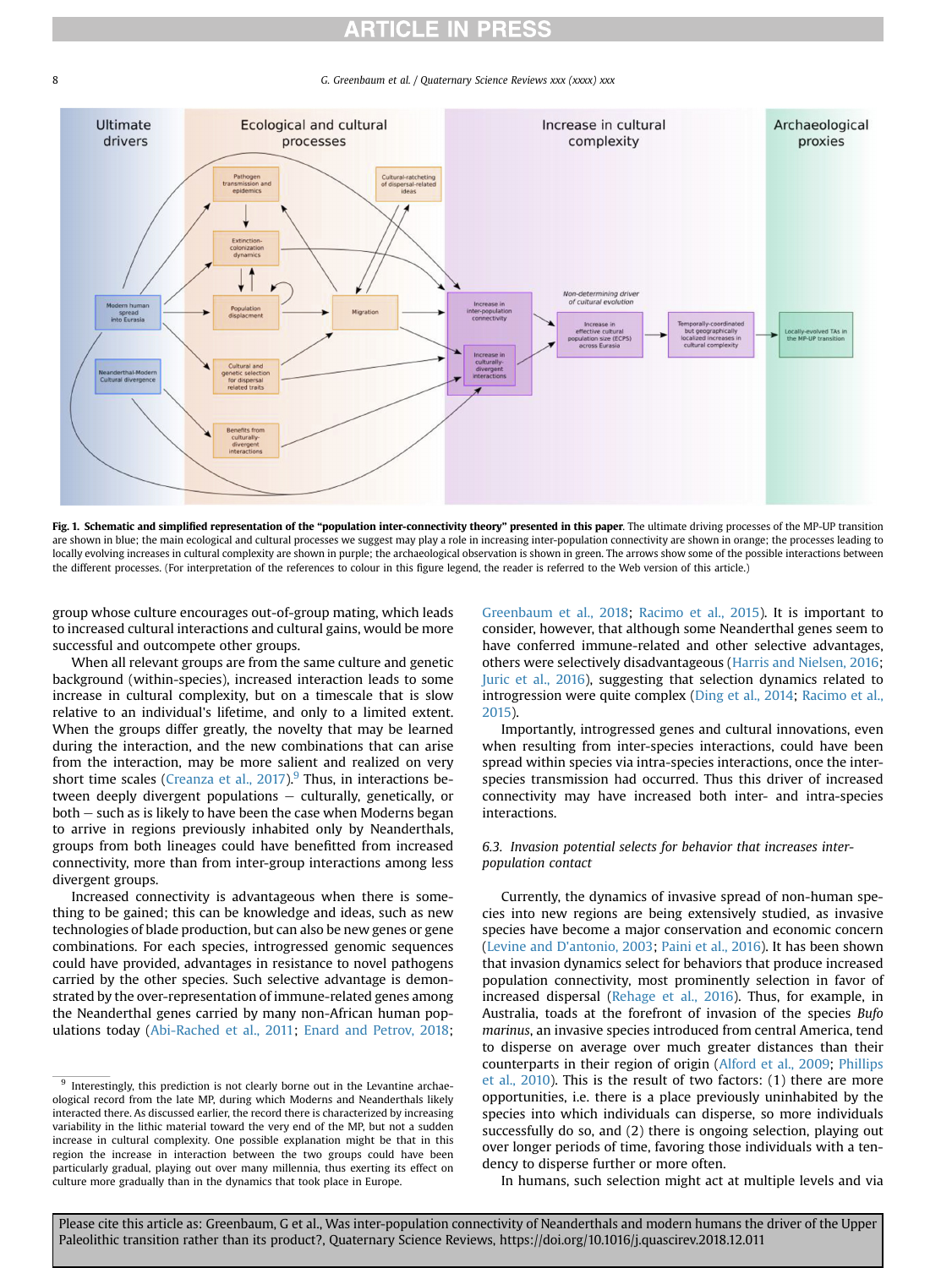#### G. Greenbaum et al. / Quaternary Science Reviews xxx (xxxx) xxx

### Box 2 Selection and Behavior

In order to understand evolutionary processes, it is important to uncover both the ultimate drivers of selection, and the proximate mechanisms that may facilitate this selection [\(Mayr, 1961\)](#page-12-0).

In this article, we suggest that certain traits and behaviors related to inter-population contact may have been selected in certain circumstances. While this contact could have been an ultimate cause of the selective process, it leaves open questions related to the proximate mechanisms that would allow it. For example: did selection in favor of increased connectivity act via conscious decision-making by individuals who realized the advantages of contact-increasing behavior in a certain context, or was it driven by natural selection in favor of bands of hunter-gatherers that behaved in a certain way?

The answer to such questions has implications for both the likelihood that the selective process would have been effectively realized via population dynamics, as well as the time scales on which its outcomes were realized. In each of the selective processes discussed in this article, selection might act at multiple levels in parallel, and we assert that in the contexts we propose, selection dynamics at these different levels would usually have been aligned in their directionality. Except where explicitly noted, we leave detailed consideration of the most likely level at which selection might act to future work. Here we lay out four primary routes by which selection is likely to have played a role in the processes we propose.

- 1. Conscious behavioral choice: Neanderthals and Moderns at the MP to UP transition were cognitively advanced, and were probably characterized by similar reasoning capabilities. Conscious selection of behavior according to its perceived benefits probably characterized by similar reasoning capabilities. Conscious selection or behavior according to its perceived behents<br>was probably a major determinant of the extent of inter-band connectivity, both within and betwee decision-making could have been directed explicitly at inter-population contact per se (e.g. "that band has a hunting technique<br>or materials that are worth acquiring"), or culturally mediated (e.g. via encouragement of int forbid it).
- 2. Unconscious influence on behavior: Unconscious factors, many of which have deep evolutionary origins, play a prominent role in the determination of human behavior (e.g., [Danziger et al., 2011](#page-10-0)). Such factors must have significantly affected interpopulation contact, as drivers of inter-population dynamics that are also targets for natural selection acting upon individuals. Examples are fear of foreigners, curiosity, mate preference that is related to genetic or phenotypic similarity [\(Penn](#page-12-0) [and Potts, 1999](#page-12-0)), and genetically-influenced tendencies related to spatial locomotion, risk-taking and migration (see, e.g., [Chen](#page-10-0) [et al., 1999](#page-10-0); [Matthews and Butler, 2011\)](#page-11-0). These factors are shared with many other organisms in influencing inter-population interactions.
- 3. Natural selection on group-level behavior: when competition between groups (direct or indirect) is intense, natural selection may favor one group over another based on factors that are culturally determined and in which they differ. For example, cultures that favor extreme isolation from other groups may become highly inbred genetically, and more susceptible to epidemics. Similarly, groups that participate more in inter-group interactions may attain high cultural complexity which includes superior means of resource acquisition, and may outcompete neighboring groups that avoid contact and the cross-cultural fertilization that may be associated with it.
- 4. Selection on cultural traits: selection may act directly on some cultural traits or suites of traits, thus making some more likely to spread than others. For example, a culture, or suite of cultural traits, that facilitates its own transmission (such as in religious missionarism), is more likely to persist and spread than cultural traits that do not prescribe such tendencies.

different routes. One possibility is that groups whose culture was more strongly oriented towards dispersal, expansion, or geographic exploration, were more successful in spreading when the conditions permitted such spread (what these conditions were and what triggered the Moderns spread at this time have been dealt with extensively, yet this remains an open question; see, e.g., [Eswaran](#page-10-0) [et al., 2002](#page-10-0); [Greenbaum et al., 2018](#page-11-0); [Klein, 2003;](#page-11-0) [Kolodny and](#page-11-0) [Feldman, 2017;](#page-11-0) [Müller et al., 2011](#page-12-0); [Valet and Valladas, 2010;](#page-13-0) [Wolff and Greenwood, 2010](#page-13-0), to name but a few). Such a 'cultural ethos' driver of increased dispersal, and the increase in inter-group connectivity to which it gives rise, can be seen in many historical cases, such as the Mongol expansion throughout Eurasia in the 13th century, or the European so-called "Age of Exploration" in the 15<sup>th</sup>-18th centuries. Such dynamics are also likely to have played a role in the Bronze-age expansion from the Eurasian steppe ([Goldberg](#page-11-0) [et al., 2017](#page-11-0); [Zeng et al., 2018](#page-13-0)).

Another way in which increased dispersal may have occurred in humans is via natural selection that favored individuals with a tendency for exploration and for risk-taking behavior. This has been suggested, although it is still hotly debated, as an explanation of today's geographic frequency distribution of the allele of the

dopamine D4 receptor across extant populations: the frequency of the allele that appears to be associated with greater noveltyseeking and risk-taking increases among populations, as the distance of the population from Africa increases along inferred routes of Moderns' out-of-Africa dispersal ([Chen et al., 1999](#page-10-0); [Ding et al.,](#page-10-0) [2002;](#page-10-0) [Matthews and Butler, 2011;](#page-11-0) [Wang et al., 2004](#page-13-0)).

### 6.4. Cultural ratcheting

Some cultural ideas are more likely to spread than others. For example, ideas that include an element of self-propagation are far more likely to spread than others. Some examples of such cultural traits that have been studied are religions that include a missionary component, or political ideological complexes that include elements preaching the importance of spreading the political complex ([Blackmore, 2000](#page-10-0); [Dennett, 1998](#page-10-0); [Henrich, 2015](#page-11-0)).

Ideas related to high rates of dispersal and connectivity are examples of such traits: groups whose culture values increased dispersal will have opportunities to interact with other groups more than those with a more sedentary culture, thus increasing the likelihood that the 'dispersing' cultural trait will spread. The same is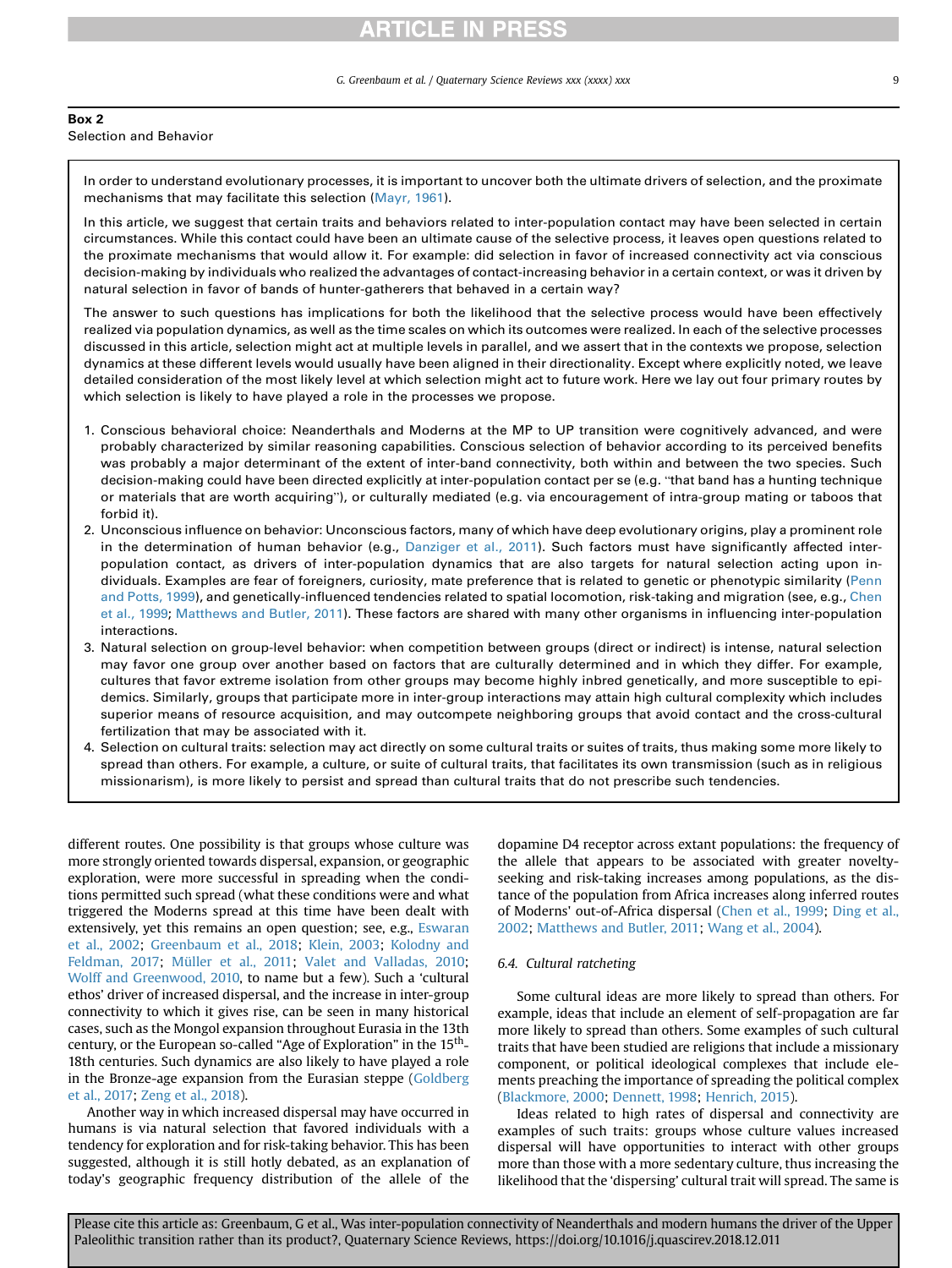<span id="page-9-0"></span>

true for ideas that favor inter-group interaction, such as the idea of accepting foreigners: an ethos that includes acceptance of foreigners would propagate faster than an ethos of rejecting foreigners, simply because it increases connectivity with other groups, which can in turn adopt this ethos.

In particular, these self-propagating cultural dynamics may interact in a positive feedback loop with the dynamics described above, creating the 'cultural niche' that further benefits their spread (e.g., [Ihara and Feldman, 2004](#page-11-0)). Similarly, it may be that once interpopulation connectivity is increased, potentially as a response to one of the selective pressures described above, the cultural norms that emerged in order to allow this adaptive response remain and even spread further, regardless of whether the original conditions that fostered the increased connectivity still remain.

#### 7. Conclusions

The MP to UP transition consists of semi-independent transitions that were suspiciously coordinated in timing. We have attempted to explain this suspicious coincidence by searching for what we called the non-determining driver, i.e. one that determined the timing of transitions but not their cultural content. We propose the population inter-connectivity theory, namely that the external, global driver of the MP-UP transition was increased inter-group connectivity, both within and between species. In particular, we suggest that the cultural advancements that have been associated with the MP-UP transition are largely a product of the spread of Moderns and their interactions with Eurasian cultures, rather than being the driver of this spread as has been proposed in the past ([Gilpin et al., 2016](#page-10-0); [Klein, 2003;](#page-11-0) [Mellars, 2004;](#page-12-0) [Varki, 2016](#page-13-0), [2009\)](#page-13-0).

We focus here on processes of cultural evolution. Alongside this focus, we posit that ecological and evolutionary processes, population dynamics, and the interactions among all of the above, are essential elements whose consideration is paramount to gaining insight into the particulars of the MP-UP transition. We have suggested a number of such factors, which likely influenced interpopulation connectivity and cultural interactions: inter-group and inter-species disease dynamics, introgression and the spread of adaptive introgressed genes, extinction-recolonization dynamics, and selection on genetically and/or culturally determined invasiveness-related traits. This study's goal is not to provide a final answer to the questions that are posed, but rather to highlight these questions, to outline the components whose consideration seems important, and to offer a theoretical framework that may be a step towards a better understanding of the MP-UP transition.

Researchers have suggested previously that the emergence of the TAs is related to the spread of Moderns in Eurasia ([Hublin, 2015](#page-11-0); [Stutz, 2015](#page-12-0)) and that the driver of the TAs' emergence is 'acculturation' of local groups by the arriving Moderns (e.g., [Mellars,](#page-12-0) [2004](#page-12-0); but see [D'Errico, 1998](#page-10-0); [Tostevin, 2007\)](#page-12-0), or that the cultural changes are an adaptive response to increased competition with the newcomers (Maíllo-Fernández, 2013; [Shea, 2003\)](#page-12-0). We suggest that although these forces may have operated, it may be productive to interpret the archaeological record of this period in light of explicit models of cultural evolution and in light of insights from empirical examples of cross-cultural interaction or of cultural interactions in structured populations. These suggest that crosscultural interactions, even among initially-competing and hostile groups, can be culturally constructive, i.e. they give rise to novel inventions, ideas, and potentially whole suites of traits, that did not exist previously in either culture. These interactions are often twoway interactions, with both cultures contributing to the emergent outcome.

This perspective suggests that the assumption that each TA was uniquely associated with a single species may be incorrect. The record suggests that the cultural and demographic dynamics of the MP-UP transition were local and complex, between cultures that changed dynamically over the course of this transition period, at least in some regions. Thus, the assignment of a local culture to one species or the other does not contribute much to a general understanding of this period. Such an attribution would be insightful only if a culture were stably associated with a single group or species along time and space, marking its range expansion or retraction with respect to other groups or species. This could be the case for some TAs, perhaps the Emiran for example, but not for others.

Similarly, assigning technological elements as derived from the culture of one species or the other may often be unproductive, considering that Moderns and Neanderthals are likely to have interacted in the Levant for millennia prior to the Moderns' spread throughout the rest of Eurasia. An advanced culture emerging from such an interaction should be attributed to both "parental" cultures and is expected to differ from both. The time span during which the MP-UP transition took place was sufficient for the emergence of cultures that were hybrid products of cross-cultural interactions, in some cases between cultures that themselves emerged in a similar manner within this period. Flagging particular elements as distinctive of one of the cultures-of-origin or another may often be unwarranted, if the reality was truly as complex as we suggest.

A line of evidence that could support our theory, although not necessarily ruling out alternatives, would be evidence of increased connectivity among groups associated with the TAs, particularly near their emergence. Multiple proxies may allow some assessment of connectivity rates, although each is obviously quite partial: mean distance of procurement of lithic material; isotopic analysis of skeletal remains that might suggest long-distance migration within the lifetime of the individual; isotopic analysis of animal remains that may have been carried around, such as bone tools, which begin to appear stably near this time period; distance of shells from their place of origin. These have been studied in many instances, and overall do imply an increase in connectivity in the UP compared to the MP (e.g., [Bar-Yosef, 1998](#page-10-0); [Ekshtain et al., 2017](#page-10-0); [F](#page-10-0)e[blot-](#page-10-0) [Augustins, 1993;](#page-10-0) Féblot-Augustins, 2009; [Tomasso and Porraz,](#page-12-0) [2016;](#page-12-0) [Vanhaeren and d](#page-13-0)'Errico, 2006). Further analyses along these lines, coupled with increasingly powerful analytical tools, may allow characterization of these patterns of connectivity at greater time and space resolutions, which could help to evaluate whether the changes in connectivity are merely a product or a prominent driver of the cultural transitions between the MP and the UP. Another topic for future exploration is the details of the interactions that may have taken place: here, we have discussed multiple types of inter-population interactions, suggesting that their effects are largely overlapping. However, it is reasonable to expect that greater connectivity across regional interaction networks might have somewhat different effects from those of increased connectivity following occasional large-distance migration events.

The transition from the MP to the UP, which occurred along different routes in Eurasia, was perhaps one of the most exciting developments in hominin history. We view this transition as a dynamic process of cultural evolution that occurred in complex, highly structured, cultural and demographic contexts, both in space and in time. This view emphasizes joint considerations of ecological, demographic, evolutionary, and cultural-evolutionary dynamics, in order to better understand the transition. A study of commonalities and differences in the ways in which the transition occurred in different localities and a search for general principles underlying these processes may be a productive path towards a better understanding of this crucial period.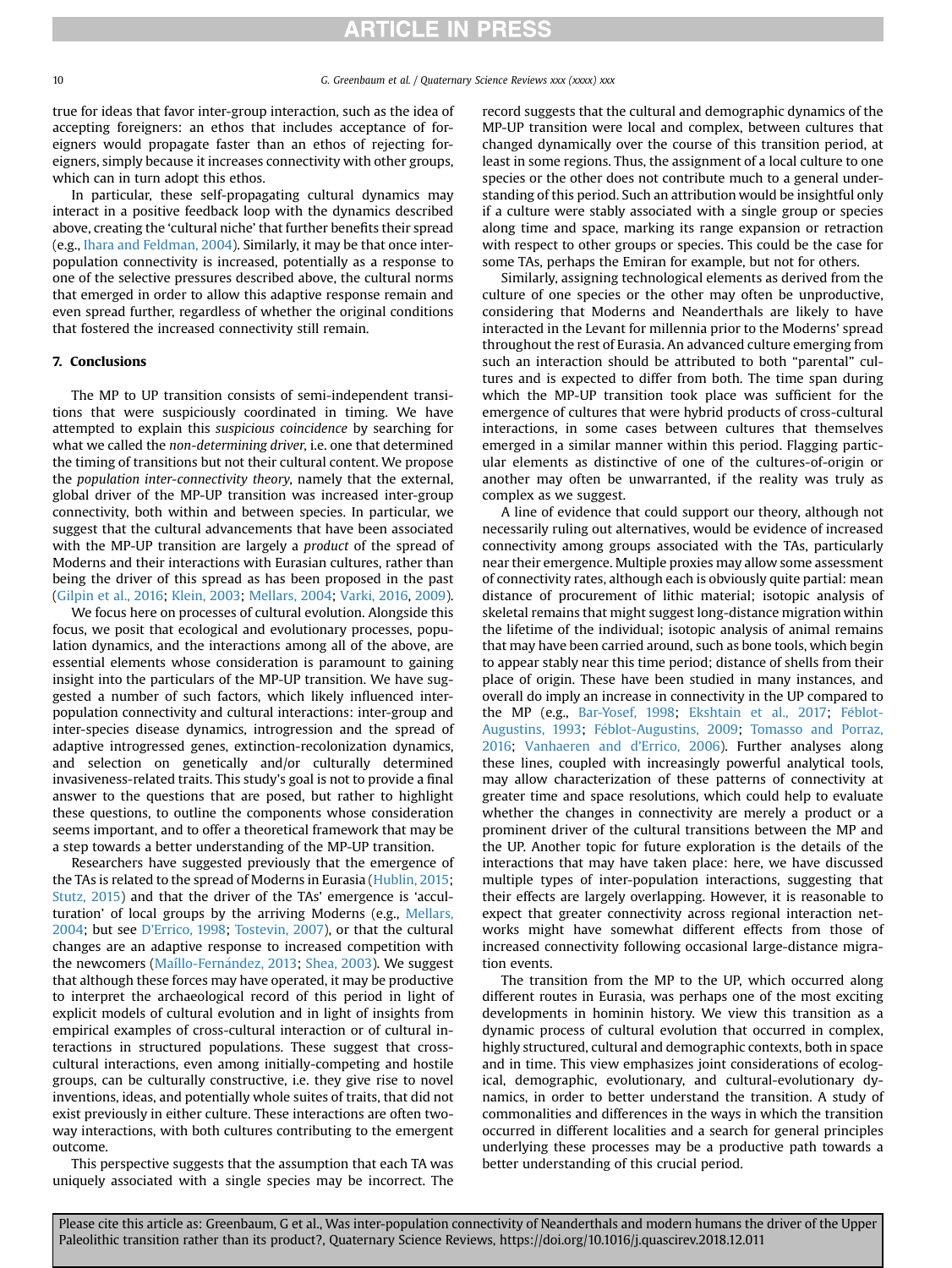#### <span id="page-10-0"></span>Acknowledgements

We thank Anna Belfer-Cohen, Nigel Goring-Morris, David Gokhman, Wayne Getz, and Aaron Stutz for insightful comments and suggestions. We are also grateful to Richard Klein, who does not necessarily accept the proposed hypothesis, but who played a role in the shaping of these ideas via insightful and invigorating discussions. GG and OK are funded by the Stanford Center for Computational, Evolutionary, and Human Genomics (CEHG); OK is also funded by the John Templeton Foundation.

#### References

- [Abadi, I., 2017. The End of the Levantine Middle Paleolithic: Kebara Cave Unit V](http://refhub.elsevier.com/S0277-3791(18)30645-0/sref1) [Lithic Assemblage. Unpubl. MA thesis. Institute of Archaeology, The Hebrew](http://refhub.elsevier.com/S0277-3791(18)30645-0/sref1) [University of Jerusalem](http://refhub.elsevier.com/S0277-3791(18)30645-0/sref1).
- [Abi-Rached, L., Jobin, M.J., Kulkarni, S., McWhinnie, A., Dalva, K., Gragert, L.,](http://refhub.elsevier.com/S0277-3791(18)30645-0/sref2) [Babrzadeh, F., Gharizadeh, B., Luo, M., Plummer, F.A., Kimani, J., Carrington, M.,](http://refhub.elsevier.com/S0277-3791(18)30645-0/sref2) [Middleton, D., Rajalingam, R., Beksac, M., Marsh, S.G.E., Maiers, M.,](http://refhub.elsevier.com/S0277-3791(18)30645-0/sref2) [Guethlein, L.A., Tavoularis, S., Little, A.-M., Green, R.E., Norman, P.J., Parham, P.,](http://refhub.elsevier.com/S0277-3791(18)30645-0/sref2) [2011. The shaping of modern human immune systems by multiregional](http://refhub.elsevier.com/S0277-3791(18)30645-0/sref2) [admixture with archaic humans. Science 334, 89](http://refhub.elsevier.com/S0277-3791(18)30645-0/sref2)-[94.](http://refhub.elsevier.com/S0277-3791(18)30645-0/sref2)
- [Alford, R.A., Brown, G.P., Schwarzkopf, L., Phillips, B.L., Shine, R., 2009. Comparisons](http://refhub.elsevier.com/S0277-3791(18)30645-0/sref3) [through time and space suggest rapid evolution of dispersal behaviour in an](http://refhub.elsevier.com/S0277-3791(18)30645-0/sref3) [invasive species. Wildl. Res. 36, 23](http://refhub.elsevier.com/S0277-3791(18)30645-0/sref3)-[28](http://refhub.elsevier.com/S0277-3791(18)30645-0/sref3).
- [Anthony, D.W., 1990. Migration in archeology: the baby and the bathwater. Am.](http://refhub.elsevier.com/S0277-3791(18)30645-0/sref4) [Anthropol. 92, 895](http://refhub.elsevier.com/S0277-3791(18)30645-0/sref4)-[914](http://refhub.elsevier.com/S0277-3791(18)30645-0/sref4).
- [Aoki, K., 2018. On the absence of a correlation between population size and](http://refhub.elsevier.com/S0277-3791(18)30645-0/sref5) "toolkit size"[in ethnographic hunter](http://refhub.elsevier.com/S0277-3791(18)30645-0/sref5)-[gatherers. Phil. Trans. R. Soc. B 373, 20170061.](http://refhub.elsevier.com/S0277-3791(18)30645-0/sref5)
- [Bamshad, M., Kivisild, T., Watkins, W.S., Dixon, M.E., Ricker, C.E., Rao, B.B.,](http://refhub.elsevier.com/S0277-3791(18)30645-0/sref6) [Naidu, J.M., Prasad, B.V.R., Reddy, P.G., Rasanayagam, A., 2001. Genetic evidence](http://refhub.elsevier.com/S0277-3791(18)30645-0/sref6) [on the origins of Indian caste populations. Genome Res. 11, 994](http://refhub.elsevier.com/S0277-3791(18)30645-0/sref6)-[1004](http://refhub.elsevier.com/S0277-3791(18)30645-0/sref6).
- Banks, W.E., d'Errico, F., Peterson, A.T., Kageyama, M., Sima, A., Sánchez-Goñi, M.-F. [2008. Neanderthal extinction by competitive exclusion. PLoS One 3, e3972](http://refhub.elsevier.com/S0277-3791(18)30645-0/sref7).
- Banks, W.E., d'Errico, F., Zilhão, J., 2013. Human-[climate interaction during the early](http://refhub.elsevier.com/S0277-3791(18)30645-0/sref8) [upper paleolithic: testing the hypothesis of an adaptive shift between the](http://refhub.elsevier.com/S0277-3791(18)30645-0/sref8) [proto-aurignacian and the early aurignacian. J. Hum. Evol. 64, 39](http://refhub.elsevier.com/S0277-3791(18)30645-0/sref8)-[55](http://refhub.elsevier.com/S0277-3791(18)30645-0/sref8).
- [Bar-Yosef, O., 1998. On the nature of transitions: the middle to upper palaeolithic](http://refhub.elsevier.com/S0277-3791(18)30645-0/sref9) and the neolithic revolution. Camb. Archaeol. J. 8,  $141-163$ .
- [Bar-Yosef, O., Belfer-Cohen, A., 2010. The middle to upper palaeolithic transition in](http://refhub.elsevier.com/S0277-3791(18)30645-0/sref10) [western Asia. Up. Palaeolithic Revolut. Glob. Perspect. Pap. honour sir Paul](http://refhub.elsevier.com/S0277-3791(18)30645-0/sref10) [Mellars. McDonald Inst. Archaeol. Res. Cambridge 85](http://refhub.elsevier.com/S0277-3791(18)30645-0/sref10)-[101.](http://refhub.elsevier.com/S0277-3791(18)30645-0/sref10)
- [Bar-Yosef, O., Belfer-Cohen, A., 2004. The Qafzeh upper Paleolithic assemblages: 70](http://refhub.elsevier.com/S0277-3791(18)30645-0/sref11) [years later. Eurasian Prehistory 2, 145](http://refhub.elsevier.com/S0277-3791(18)30645-0/sref11)-[180.](http://refhub.elsevier.com/S0277-3791(18)30645-0/sref11)
- [Bar-Yosef, O., Bordes, J.-G., 2010. Who were the makers of the Ch](http://refhub.elsevier.com/S0277-3791(18)30645-0/sref12)âtelperronian [culture? J. Hum. Evol. 59, 586](http://refhub.elsevier.com/S0277-3791(18)30645-0/sref12)-[593.](http://refhub.elsevier.com/S0277-3791(18)30645-0/sref12)
- [Barton, C.M., Riel-Salvatore, J., 2012. Agents of change: modeling biocultural evo](http://refhub.elsevier.com/S0277-3791(18)30645-0/sref13)[lution in Upper Pleistocene western Eurasia. Adv. Complex Syst. 15, 1150003.](http://refhub.elsevier.com/S0277-3791(18)30645-0/sref13)
- [Barzilai, O., Gubenko, N., 2018. Rethinking Emireh Cave: the lithic technology per](http://refhub.elsevier.com/S0277-3791(18)30645-0/sref14)spectives. Quat. Int.  $464.92-105$  $464.92-105$ .
- [Belfer-Cohen, A., Goring-Morris, A.N., 2007. From the beginning: levantine upper](http://refhub.elsevier.com/S0277-3791(18)30645-0/sref15) [palaeolithic cultural change and continuity. In: Mellars, P., Boyle, K., Bar-](http://refhub.elsevier.com/S0277-3791(18)30645-0/sref15)[Yosef, O., Stringer, C. \(Eds.\), Rethinking the Human Revolution: Rethinking the](http://refhub.elsevier.com/S0277-3791(18)30645-0/sref15) [Human Revolution: New Behavioural and Biological Perspectives on the Origin](http://refhub.elsevier.com/S0277-3791(18)30645-0/sref15) [and Dispersal of Modern Humans. McDonald Institute for Archaeological](http://refhub.elsevier.com/S0277-3791(18)30645-0/sref15) [Research, Cambridge, pp. 199](http://refhub.elsevier.com/S0277-3791(18)30645-0/sref15)-[205.](http://refhub.elsevier.com/S0277-3791(18)30645-0/sref15)
- [Belmaker, M., Hovers, E., 2011. Ecological change and the extinction of the Levantine](http://refhub.elsevier.com/S0277-3791(18)30645-0/sref16) [Neanderthals: implications from a diachronic study of micromammals from](http://refhub.elsevier.com/S0277-3791(18)30645-0/sref16)<br>[Amud Cave, Israel. Quat. Sci. Rev. 30, 3196](http://refhub.elsevier.com/S0277-3791(18)30645-0/sref16)–[3209.](http://refhub.elsevier.com/S0277-3791(18)30645-0/sref16)
- [Benazzi, S., Slon, V., Talamo, S., Negrino, F., Peresani, M., Bailey, S.E., Sawyer, S.,](http://refhub.elsevier.com/S0277-3791(18)30645-0/sref17) [Panetta, D., Vicino, G., Starnini, E., 2015. The makers of the Protoaurignacian and](http://refhub.elsevier.com/S0277-3791(18)30645-0/sref17) [implications for Neandertal extinction. Science 348, 793](http://refhub.elsevier.com/S0277-3791(18)30645-0/sref17)-[796](http://refhub.elsevier.com/S0277-3791(18)30645-0/sref17).
- [Blackmore, S., 2000. The Meme Machine. Oxford Paperbacks](http://refhub.elsevier.com/S0277-3791(18)30645-0/sref18).
- [Bocquet-Appel, J.P., Degioanni, A., 2013. Neanderthal demographic estimates. Curr.](http://refhub.elsevier.com/S0277-3791(18)30645-0/sref19) [Anthropol. 54, S202](http://refhub.elsevier.com/S0277-3791(18)30645-0/sref19)-[S213](http://refhub.elsevier.com/S0277-3791(18)30645-0/sref19).
- [Bocquet-Appel, J.P., Demars, P.Y., Noiret, L., Dobrowsky, D., 2005. Estimates of Upper](http://refhub.elsevier.com/S0277-3791(18)30645-0/sref20) [Palaeolithic meta-population size in Europe from archaeological data.](http://refhub.elsevier.com/S0277-3791(18)30645-0/sref20) [J. Archaeol. Sci. 32, 1656](http://refhub.elsevier.com/S0277-3791(18)30645-0/sref20)-[1668](http://refhub.elsevier.com/S0277-3791(18)30645-0/sref20).
- [Bo](http://refhub.elsevier.com/S0277-3791(18)30645-0/sref21)ë[da,](http://refhub.elsevier.com/S0277-3791(18)30645-0/sref21) É., Bonilauri, S., Kaltnecker, E., Valladas, H., Al-Sakhel, H., 2015. Un débitage [lamellaire au Proche-Orient vers 40 000 ans cal BP. Le site d'Umm el Tlel, Syrie](http://refhub.elsevier.com/S0277-3791(18)30645-0/sref21) [centrale. Anthropologie 119, 141](http://refhub.elsevier.com/S0277-3791(18)30645-0/sref21)-[169.](http://refhub.elsevier.com/S0277-3791(18)30645-0/sref21)
- [Bosch, M.D., Mannino, M.A., Prendergast, A.L., O'Connell, T.C., Demarchi, B.,](http://refhub.elsevier.com/S0277-3791(18)30645-0/sref22) [Taylor, S.M., Niven, L., van der Plicht, J., Hublin, J.-J., 2015. New chronology for](http://refhub.elsevier.com/S0277-3791(18)30645-0/sref22) [Ks](http://refhub.elsevier.com/S0277-3791(18)30645-0/sref22)âr '[Akil \(Lebanon\) supports Levantine route of modern human dispersal into](http://refhub.elsevier.com/S0277-3791(18)30645-0/sref22) [Europe. Proc. Natl. Acad. Sci. U. S. A 112, 7683](http://refhub.elsevier.com/S0277-3791(18)30645-0/sref22)-[7688](http://refhub.elsevier.com/S0277-3791(18)30645-0/sref22).
- Bourguignon, L., 1998. Les industries du Paléolithique Intermédiaire d'Umm el Tlel. [Nouveaux](http://refhub.elsevier.com/S0277-3791(18)30645-0/sref23) élé[ments pour le passage entre Pal](http://refhub.elsevier.com/S0277-3791(18)30645-0/sref23)é[olithique Moyen et Sup](http://refhub.elsevier.com/S0277-3791(18)30645-0/sref23)é[rieur](http://refhub.elsevier.com/S0277-3791(18)30645-0/sref23) [dans le Bassin d](http://refhub.elsevier.com/S0277-3791(18)30645-0/sref23)'El Khowm. Préhistoire d'[Anatolie. Gen](http://refhub.elsevier.com/S0277-3791(18)30645-0/sref23)è[se des Deux Mondes 2,](http://refhub.elsevier.com/S0277-3791(18)30645-0/sref23) [709](http://refhub.elsevier.com/S0277-3791(18)30645-0/sref23)-730
- [Boyd, R., Richerson, P.J., 1985. Culture and the Evolutionary Process. Chicago Uni](http://refhub.elsevier.com/S0277-3791(18)30645-0/sref24)[versity Press, Chicago, IL](http://refhub.elsevier.com/S0277-3791(18)30645-0/sref24).
- [Cavalli-Sforza, L.L., Feldman, M.W., 1981. Cultural Transmission and Evolution: a](http://refhub.elsevier.com/S0277-3791(18)30645-0/sref25) [Quantitative Approach. Princeton University Press.](http://refhub.elsevier.com/S0277-3791(18)30645-0/sref25)
- [Chen, C., Burton, M., Greenberger, E., Dmitrieva, J., 1999. Population migration and](http://refhub.elsevier.com/S0277-3791(18)30645-0/sref26) [the variation of dopamine D4 receptor \(DRD4\) allele frequencies around the](http://refhub.elsevier.com/S0277-3791(18)30645-0/sref26) globe. Evol. Hum. Behav.  $20, 309-324$ .
- [Chen, Z., Ho, W.C.S., Boon, S.S., Law, P.T.Y., Chan, M.C.W., DeSalle, R., Burk, R.D.,](http://refhub.elsevier.com/S0277-3791(18)30645-0/sref27) [Chan, P.K.S., 2017. Ancient evolution and dispersion of human papillomavirus](http://refhub.elsevier.com/S0277-3791(18)30645-0/sref27) [type 58 variants. J. Virol. 91, e01285-17.](http://refhub.elsevier.com/S0277-3791(18)30645-0/sref27)
- [Conard, N.J., 2010. Cultural modernity: consensus or conundrum? Proc. Natl. Acad.](http://refhub.elsevier.com/S0277-3791(18)30645-0/sref28) [Sci. Unit. States Am. 107, 7621](http://refhub.elsevier.com/S0277-3791(18)30645-0/sref28)-[7622.](http://refhub.elsevier.com/S0277-3791(18)30645-0/sref28)
- [Conard, N.J., 2008. A critical view of the evidence for a southern African origin of](http://refhub.elsevier.com/S0277-3791(18)30645-0/sref29) [behavioural modernity. Goodwin Ser 10, 175](http://refhub.elsevier.com/S0277-3791(18)30645-0/sref29)-[179.](http://refhub.elsevier.com/S0277-3791(18)30645-0/sref29)
- [Creanza, N., Kolodny, O., Feldman, M.W., 2017. Greater than the sum of its parts?](http://refhub.elsevier.com/S0277-3791(18)30645-0/sref30) [Modelling population contact and interaction of cultural repertoires. J. R. Soc.](http://refhub.elsevier.com/S0277-3791(18)30645-0/sref30) [Interface 14, 20170171.](http://refhub.elsevier.com/S0277-3791(18)30645-0/sref30)
- [d'Errico, F., 2003. The invisible frontier. A multiple species model for the origin of](http://refhub.elsevier.com/S0277-3791(18)30645-0/sref31) [behavioral modernity. Evol. Anthropol. Issues News Rev. 12, 188](http://refhub.elsevier.com/S0277-3791(18)30645-0/sref31)-[202.](http://refhub.elsevier.com/S0277-3791(18)30645-0/sref31)
- [D'Errico, F., 1998. Neanderthal acculturation in Western Europe? A critical review of](http://refhub.elsevier.com/S0277-3791(18)30645-0/sref32) [the evidence and its interpretation. Curr. Anthropol. 39](http://refhub.elsevier.com/S0277-3791(18)30645-0/sref32).
- [d'Errico, F., Colag](http://refhub.elsevier.com/S0277-3791(18)30645-0/sref33)e[, I., 2018. Cultural exaptation and cultural neural reuse: a](http://refhub.elsevier.com/S0277-3791(18)30645-0/sref33) [mechanism for the emergence of modern culture and behavior. Biol. Theory](http://refhub.elsevier.com/S0277-3791(18)30645-0/sref33)  $1 - 15$  $1 - 15$
- [d'Errico, F., Goni, M.F.S., 2003. Neandertal extinction and the millennial scale cli-](http://refhub.elsevier.com/S0277-3791(18)30645-0/sref34) ~ [matic variability of OIS 3. Quat. Sci. Rev. 22, 769](http://refhub.elsevier.com/S0277-3791(18)30645-0/sref34)-[788.](http://refhub.elsevier.com/S0277-3791(18)30645-0/sref34)
- [d'Errico, F., Stringer, C.B., 2011. Evolution, revolution or saltation scenario for the](http://refhub.elsevier.com/S0277-3791(18)30645-0/sref35) [emergence of modern cultures? Philos. Trans. R. Soc. Lond. B Biol. Sci. 366,](http://refhub.elsevier.com/S0277-3791(18)30645-0/sref35) [1060](http://refhub.elsevier.com/S0277-3791(18)30645-0/sref35)-1069
- [Danziger, S., Levav, J., Avnaim-Pesso, L., 2011. Extraneous factors in judicial de](http://refhub.elsevier.com/S0277-3791(18)30645-0/sref36)[cisions. Proc. Natl. Acad. Sci. Unit. States Am. 108, 6889](http://refhub.elsevier.com/S0277-3791(18)30645-0/sref36)-[6892.](http://refhub.elsevier.com/S0277-3791(18)30645-0/sref36)
- [Davies, W., White, D., Lewis, M., Stringer, C., 2015. Evaluating the transitional](http://refhub.elsevier.com/S0277-3791(18)30645-0/sref37) [mosaic: frameworks of change from Neanderthals to Homo sapiens in eastern](http://refhub.elsevier.com/S0277-3791(18)30645-0/sref37) [Europe. Quat. Sci. Rev. 118, 211](http://refhub.elsevier.com/S0277-3791(18)30645-0/sref37)-[242](http://refhub.elsevier.com/S0277-3791(18)30645-0/sref37).
- [Dennett, D.C., 1998. The Evolution of Religious Memes: Who](http://refhub.elsevier.com/S0277-3791(18)30645-0/sref38)-[or What](http://refhub.elsevier.com/S0277-3791(18)30645-0/sref38)-[bene](http://refhub.elsevier.com/S0277-3791(18)30645-0/sref38)fits?. [Derex, M., Boyd, R., 2016. Partial connectivity increases cultural accumulation](http://refhub.elsevier.com/S0277-3791(18)30645-0/sref39) [within groups. Proc. Natl. Acad. Sci. Unit. States Am. 113, 2982](http://refhub.elsevier.com/S0277-3791(18)30645-0/sref39)-[2987.](http://refhub.elsevier.com/S0277-3791(18)30645-0/sref39)
- [Derex, M., Perreault, C., Boyd, R., 2018. Divide and conquer: intermediate levels of](http://refhub.elsevier.com/S0277-3791(18)30645-0/sref40) [population fragmentation maximize cultural accumulation. Phil. Trans. R. Soc. B](http://refhub.elsevier.com/S0277-3791(18)30645-0/sref40) [373, 20170062.](http://refhub.elsevier.com/S0277-3791(18)30645-0/sref40)
- [Ding, Q., Hu, Y., Xu, S., Wang, J., Jin, L., 2014. Neanderthal introgression at chro](http://refhub.elsevier.com/S0277-3791(18)30645-0/sref41)[mosome 3p21.31 was under positive natural selection in East Asians. Mol. Biol.](http://refhub.elsevier.com/S0277-3791(18)30645-0/sref41) [Evol. 31, 683](http://refhub.elsevier.com/S0277-3791(18)30645-0/sref41)-[695](http://refhub.elsevier.com/S0277-3791(18)30645-0/sref41).
- [Ding, Y.-C., Chi, H.-C., Grady, D.L., Morishima, A., Kidd, J.R., Kidd, K.K., Flodman, P.,](http://refhub.elsevier.com/S0277-3791(18)30645-0/sref42) [Spence, M.A., Schuck, S., Swanson, J.M., 2002. Evidence of positive selection](http://refhub.elsevier.com/S0277-3791(18)30645-0/sref42) [acting at the human dopamine receptor D4 gene locus. Proc. Natl. Acad. Sci.](http://refhub.elsevier.com/S0277-3791(18)30645-0/sref42) [Unit. States Am. 99, 309](http://refhub.elsevier.com/S0277-3791(18)30645-0/sref42)-[314.](http://refhub.elsevier.com/S0277-3791(18)30645-0/sref42)
- [Douka, K., Bergman, C.A., Hedges, R.E.M., Wesselingh, F.P., Higham, T.F.G., 2013.](http://refhub.elsevier.com/S0277-3791(18)30645-0/sref43) [Chronology of Ksar Akil \(Lebanon\) and Implications for the Colonization of](http://refhub.elsevier.com/S0277-3791(18)30645-0/sref43) [Europe by Anatomically Modern Humans. PLoS One 8, e72931.](http://refhub.elsevier.com/S0277-3791(18)30645-0/sref43)
- [Douka, K., Higham, T.F.G., Wood, R., Boscato, P., Gambassini, P., Karkanas, P.,](http://refhub.elsevier.com/S0277-3791(18)30645-0/sref44) [Peresani, M., Ronchitelli, A.M., 2014. On the chronology of the Uluzzian. J. Hum.](http://refhub.elsevier.com/S0277-3791(18)30645-0/sref44) Evol.  $68, 1-13.$  $68, 1-13.$  $68, 1-13.$
- [Ekshtain, R., Ilani, S., Segal, I., Hovers, E., 2017. Local and nonlocal procurement of](http://refhub.elsevier.com/S0277-3791(18)30645-0/sref45) [raw material in Amud Cave, Israel: the complex mobility of late Middle](http://refhub.elsevier.com/S0277-3791(18)30645-0/sref45) [Paleolithic groups. Geoarchaeology 32, 189](http://refhub.elsevier.com/S0277-3791(18)30645-0/sref45)-[214.](http://refhub.elsevier.com/S0277-3791(18)30645-0/sref45)
- [Enard, D., Petrov, D.A., 2018. Evidence that RNA viruses drove adaptive introgression](http://refhub.elsevier.com/S0277-3791(18)30645-0/sref46) [between Neanderthals and modern humans. Cell 175, 360](http://refhub.elsevier.com/S0277-3791(18)30645-0/sref46)-[371.](http://refhub.elsevier.com/S0277-3791(18)30645-0/sref46)
- [Eswaran, V., Clark, G.A., Harpending, H., Rosenberg, K., Trinkaus, E., Wolpoff, M.,](http://refhub.elsevier.com/S0277-3791(18)30645-0/sref47) [Zilho, J., Eswaran, V., 2002. A diffusion wave out of Africa: the mechanism of the](http://refhub.elsevier.com/S0277-3791(18)30645-0/sref47) [modern human revolution? Curr. Anthropol. 43, 749](http://refhub.elsevier.com/S0277-3791(18)30645-0/sref47)-[774](http://refhub.elsevier.com/S0277-3791(18)30645-0/sref47).
- [Faivre, J.-P., Gravina, B., Bourguignon, L., Discamps, E., Turq, A., 2017. Late middle](http://refhub.elsevier.com/S0277-3791(18)30645-0/sref48) palaeolithic lithic technocomplexes (MIS  $5-3$ ) in the northeastern aquitaine [basin: advances and challenges. Quat. Int. 433, 116](http://refhub.elsevier.com/S0277-3791(18)30645-0/sref48)-[131.](http://refhub.elsevier.com/S0277-3791(18)30645-0/sref48)
- Féblot-Augustins, J., 1993. Mobility strategies in the late Middle Palaeolithic of [central Europe and western Europe: elements of stability and variability.](http://refhub.elsevier.com/S0277-3791(18)30645-0/sref49) J. Anthropol. Archaeol. 12,  $211-265$  $211-265$ .
- [Feblot-Augustins, J., 2009. Revisiting European Upper Palaeolithic raw material](http://refhub.elsevier.com/S0277-3791(18)30645-0/sref50) [transfers: the demise of the cultural ecological paradigm? In: Adams, B.,](http://refhub.elsevier.com/S0277-3791(18)30645-0/sref50) [Blades, B.S. \(Eds.\), Lithic Materials and Palaeolithic Societies. Blackwell Pub](http://refhub.elsevier.com/S0277-3791(18)30645-0/sref50)[lishing, New York, pp. 25](http://refhub.elsevier.com/S0277-3791(18)30645-0/sref50)-[46.](http://refhub.elsevier.com/S0277-3791(18)30645-0/sref50)
- [Finlayson, C., 2004. Neanderthals and Modern Humans: an Ecological and Evolu](http://refhub.elsevier.com/S0277-3791(18)30645-0/sref51)[tionary Perspective. Cambridge University Press](http://refhub.elsevier.com/S0277-3791(18)30645-0/sref51).
- [Finlayson, C., Carrion, J.S., 2007. Rapid ecological turnover and its impact on](http://refhub.elsevier.com/S0277-3791(18)30645-0/sref52) [Neanderthal and other human populations. Trends Ecol. Evol. 22, 213](http://refhub.elsevier.com/S0277-3791(18)30645-0/sref52)-[222.](http://refhub.elsevier.com/S0277-3791(18)30645-0/sref52)
- [Flas, D., 2011. The middle to upper paleolithic transition in northern Europe: the](http://refhub.elsevier.com/S0277-3791(18)30645-0/sref53) [lincombian-ranisian-jerzmanowician and the issue of acculturation of the last](http://refhub.elsevier.com/S0277-3791(18)30645-0/sref53) [Neanderthals. World Archaeol. 43, 605](http://refhub.elsevier.com/S0277-3791(18)30645-0/sref53)-[627.](http://refhub.elsevier.com/S0277-3791(18)30645-0/sref53)
- [Fogarty, L., Creanza, N., Feldman, M.W., 2015. Cultural evolutionary perspectives on](http://refhub.elsevier.com/S0277-3791(18)30645-0/sref54) [creativity and human innovation. Trends Ecol. Evol. 30, 736](http://refhub.elsevier.com/S0277-3791(18)30645-0/sref54)-[754.](http://refhub.elsevier.com/S0277-3791(18)30645-0/sref54)
- [Ford, P.D., Chan, E.Y., 2003. Knowledge sharing in a multi-cultural setting: a case](http://refhub.elsevier.com/S0277-3791(18)30645-0/sref55) study. Knowl. Manag. Res. Pract.  $1, 11-27$ .
- [Fox, J., Coinman, N., 2004. Emergence of the Levantine Upper Paleolithic. Early up.](http://refhub.elsevier.com/S0277-3791(18)30645-0/sref56) [Paleolit. Beyond West. Eur. Univ. Calif. Press, Berkeley, pp. 97](http://refhub.elsevier.com/S0277-3791(18)30645-0/sref56)-[112.](http://refhub.elsevier.com/S0277-3791(18)30645-0/sref56)
- [Gilead, I., 1991. The upper Paleolithic period in the Levant. J. World PreHistory 5,](http://refhub.elsevier.com/S0277-3791(18)30645-0/sref57)  $105 - 154.$  $105 - 154.$  $105 - 154.$
- [Gilpin, W., Feldman, M.W., Aoki, K., 2016. An ecocultural model predicts](http://refhub.elsevier.com/S0277-3791(18)30645-0/sref58)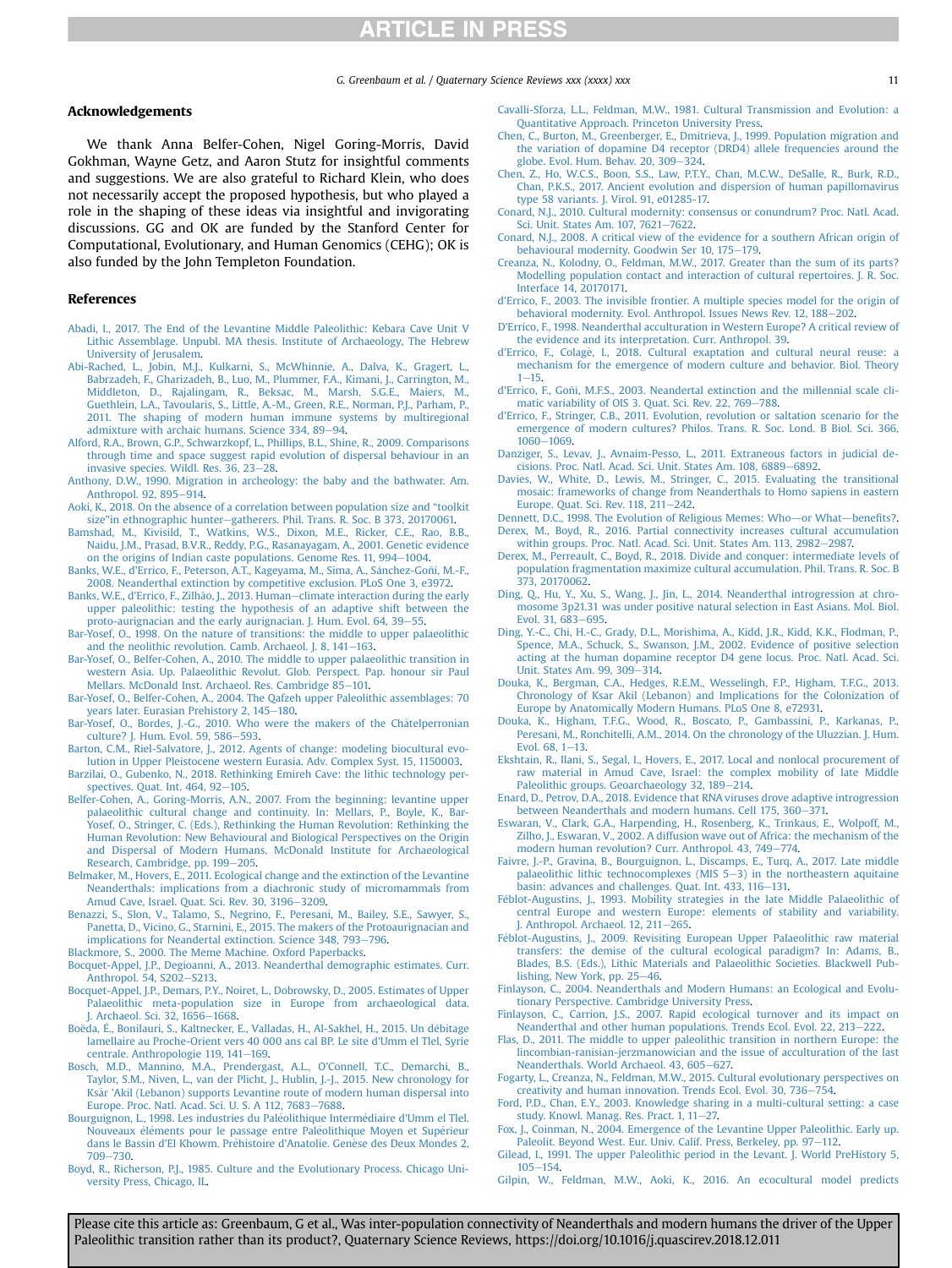[Neanderthal extinction through competition with modern humans. Proc. Natl.](http://refhub.elsevier.com/S0277-3791(18)30645-0/sref58) [Acad. Sci. Unit. States Am. 113, 2134](http://refhub.elsevier.com/S0277-3791(18)30645-0/sref58)-[2139.](http://refhub.elsevier.com/S0277-3791(18)30645-0/sref58)

- [Goldberg, A., Günther, T., Rosenberg, N.A., Jakobsson, M., 2017. Ancient X chromo](http://refhub.elsevier.com/S0277-3791(18)30645-0/sref59)[somes reveal contrasting sex bias in Neolithic and Bronze Age Eurasian mi](http://refhub.elsevier.com/S0277-3791(18)30645-0/sref59)[grations. Proc. Natl. Acad. Sci. Unit. States Am. 114, 2657](http://refhub.elsevier.com/S0277-3791(18)30645-0/sref59)-[2662](http://refhub.elsevier.com/S0277-3791(18)30645-0/sref59)
- [Goren-Inbar, N., Belfer-Cohen, A., 1998. The technological abilities of the Levantine](http://refhub.elsevier.com/S0277-3791(18)30645-0/sref60) [Mousterians. In: Akazawa, T., Aoki, K., Bar-Yosef, O. \(Eds.\), Neandertals and](http://refhub.elsevier.com/S0277-3791(18)30645-0/sref60) [Modern Humans in Western Asia. Springer, pp. 205](http://refhub.elsevier.com/S0277-3791(18)30645-0/sref60)–[221.](http://refhub.elsevier.com/S0277-3791(18)30645-0/sref60)<br>[Goring-Morris, A.N., Belfer-Cohen, A., 2006. A hard look at the 'Levantine Auri-](http://refhub.elsevier.com/S0277-3791(18)30645-0/sref61)
- [gnacian': How real is the taxon? In: Bar-Yosef, O., Zilh](http://refhub.elsevier.com/S0277-3791(18)30645-0/sref61)ão, J. (Eds.), Towards a Defi[nition of the Aurignacian. Proceedings of the Workshop on](http://refhub.elsevier.com/S0277-3791(18)30645-0/sref61) "The Upper Palaeolithic and the Aurignacian"[. Brill Academic Publishers, Boston,](http://refhub.elsevier.com/S0277-3791(18)30645-0/sref61) [pp. 297](http://refhub.elsevier.com/S0277-3791(18)30645-0/sref61)-[314](http://refhub.elsevier.com/S0277-3791(18)30645-0/sref61).
- Greenbaum, G., Getz, W.M., Rosenberg, N.A., Feldman, M.W., Hovers, E., Kolodny, O., 2018. Disease and introgression explain the long-lasting contact zone of Modern Humans and Neanderthals and its eventual destabilization. bioRxiv. [https://](https://doi.org/10.1101/495515) [doi.org/10.1101/495515.](https://doi.org/10.1101/495515)
- [Groucutt, H.S., Grün, R., Zalmout, I.A.S., Drake, N.A., Armitage, S.J., Candy, I., Clark-](http://refhub.elsevier.com/S0277-3791(18)30645-0/sref63)[Wilson, R., Louys, J., Breeze, P.S., Duval, M., Buck, L.T., Kivell, T.L., Pomeroy, E.,](http://refhub.elsevier.com/S0277-3791(18)30645-0/sref63) [Stephens, N.B., Stock, J.T., Stewart, M., Price, G.J., Kinsley, L., Sung, W.W.,](http://refhub.elsevier.com/S0277-3791(18)30645-0/sref63) [Alsharekh, A., Al-Omari, A., Zahir, M., Memesh, A.M., Abdulshakoor, A.J., Al-](http://refhub.elsevier.com/S0277-3791(18)30645-0/sref63)[Masari, A.M., Bahameem, A.A., Al Murayyi, K.M.S., Zahrani, B., Scerri, E.L.M.,](http://refhub.elsevier.com/S0277-3791(18)30645-0/sref63) [Petraglia, M.D., 2018. Homo sapiens in Arabia by 85,000 years ago. Nat. Ecol.](http://refhub.elsevier.com/S0277-3791(18)30645-0/sref63)  $Fvol. 2, 800 - 809$
- [Gunz, P., Bookstein, F.L., Mitteroecker, P., Stadlmayr, A., Seidler, H., Weber, G.W.,](http://refhub.elsevier.com/S0277-3791(18)30645-0/sref64) [2009. Early modern human diversity suggests subdivided population structure](http://refhub.elsevier.com/S0277-3791(18)30645-0/sref64) [and a complex out-of-Africa scenario. Proc. Natl. Acad. Sci. Pnas 106 \(15\),](http://refhub.elsevier.com/S0277-3791(18)30645-0/sref64) [6094](http://refhub.elsevier.com/S0277-3791(18)30645-0/sref64)-[6098](http://refhub.elsevier.com/S0277-3791(18)30645-0/sref64)
- [Hajdinjak, M., Fu, Q., Hübner, A., Petr, M., Mafessoni, F., Grote, S., Skoglund, P.,](http://refhub.elsevier.com/S0277-3791(18)30645-0/sref65) [Narasimham, V., Rougier, H., Crevecoeur, I., 2018. Reconstructing the genetic](http://refhub.elsevier.com/S0277-3791(18)30645-0/sref65) [history of late Neanderthals. Nature 555, 652.](http://refhub.elsevier.com/S0277-3791(18)30645-0/sref65)
- [Hanski, I., 1998. Metapopulation dynamics. Nature 396, 41.](http://refhub.elsevier.com/S0277-3791(18)30645-0/sref66)
- [Harris, K., Nielsen, R., 2016. The genetic cost of Neanderthal introgression. Genetics](http://refhub.elsevier.com/S0277-3791(18)30645-0/sref67) [203, 881](http://refhub.elsevier.com/S0277-3791(18)30645-0/sref67)-[891.](http://refhub.elsevier.com/S0277-3791(18)30645-0/sref67)
- [Henrich, J., 2015. The Secret of Our Success: How Culture Is Driving Human Evo](http://refhub.elsevier.com/S0277-3791(18)30645-0/sref68)[lution, Domesticating Our Species, and Making Us Smarter. Princeton University](http://refhub.elsevier.com/S0277-3791(18)30645-0/sref68) [Press](http://refhub.elsevier.com/S0277-3791(18)30645-0/sref68).
- [Henrich, J., 2004. Demography and cultural evolution: How adaptive cultural pro](http://refhub.elsevier.com/S0277-3791(18)30645-0/sref69)[cesses can produce maladaptive losses: the tasmanian case. Am. Antiq. 69,](http://refhub.elsevier.com/S0277-3791(18)30645-0/sref69)  $197 - 214$  $197 - 214$  $197 - 214$ .
- [Henrich, J., 2001. Cultural transmission and the diffusion of innovations: Adoption](http://refhub.elsevier.com/S0277-3791(18)30645-0/sref70) [dynamics indicate that biased cultural transmission is the predominate force in](http://refhub.elsevier.com/S0277-3791(18)30645-0/sref70) [behavioural change. Am. Anthropol. 103, 992](http://refhub.elsevier.com/S0277-3791(18)30645-0/sref70)-[1013.](http://refhub.elsevier.com/S0277-3791(18)30645-0/sref70)
- J., Boyd, R., Derex, M., Kline, M.A., Mesoudi, A., Muthukrishna, M. [Powell, A.T., Shennan, S.J., Thomas, M.G., 2016. Understanding cumulative cul](http://refhub.elsevier.com/S0277-3791(18)30645-0/sref71)[tural evolution. Proc. Natl. Acad. Sci. Unit. States Am. 113, 201610005](http://refhub.elsevier.com/S0277-3791(18)30645-0/sref71).
- [Henshilwood, C.S., Marean, C.W., 2003. The origin of modern human behavior. Curr.](http://refhub.elsevier.com/S0277-3791(18)30645-0/sref72) [Anthropol. 44, 627](http://refhub.elsevier.com/S0277-3791(18)30645-0/sref72)-[651.](http://refhub.elsevier.com/S0277-3791(18)30645-0/sref72)
- [Hershkovitz, I., Weber, G.W., Quam, R., Duval, M., Grün, R., Kinsley, L., Ayalon, A.,](http://refhub.elsevier.com/S0277-3791(18)30645-0/sref73) [Bar-Matthews, M., Valladas, H., Mercier, N., 2018. The earliest modern humans](http://refhub.elsevier.com/S0277-3791(18)30645-0/sref73) [outside Africa. Science \(80-. \) 359, 456](http://refhub.elsevier.com/S0277-3791(18)30645-0/sref73)-[459](http://refhub.elsevier.com/S0277-3791(18)30645-0/sref73).
- Higham, T., Douka, K., Wood, R., Ramsey, C.B., Brock, F., Basell, L., Camps, M. [Arrizabalaga, A., Baena, J., Barroso-Ruíz, C., 2014. The timing and spatiotemporal](http://refhub.elsevier.com/S0277-3791(18)30645-0/sref74) [patterning of Neanderthal disappearance. Nature 512, 306](http://refhub.elsevier.com/S0277-3791(18)30645-0/sref74)-309
- [Higham, T., Jacobi, R., Julien, M., David, F., Basell, L., Wood, R., Davies, W.,](http://refhub.elsevier.com/S0277-3791(18)30645-0/sref75) [Ramsey, C.B., 2010. Chronology of the Grotte du Renne \(France\) and implica](http://refhub.elsevier.com/S0277-3791(18)30645-0/sref75)[tions for the context of ornaments and human remains within the Ch](http://refhub.elsevier.com/S0277-3791(18)30645-0/sref75)â[telper](http://refhub.elsevier.com/S0277-3791(18)30645-0/sref75) [ronian. Proc. Natl. Acad. Sci. U. S. A 107, 20234](http://refhub.elsevier.com/S0277-3791(18)30645-0/sref75)-[20239.](http://refhub.elsevier.com/S0277-3791(18)30645-0/sref75)
- [Hill, K.R., Walker, R.S., Bozicevi](http://refhub.elsevier.com/S0277-3791(18)30645-0/sref76)ć[, M., Eder, J., Headland, T., Hewlett, B., Hurtado, a M.,](http://refhub.elsevier.com/S0277-3791(18)30645-0/sref76) [Marlowe, F., Wiessner, P., Wood, B., 2011. Co-residence patterns in hunter](http://refhub.elsevier.com/S0277-3791(18)30645-0/sref76)[gatherer societies show unique human social structure. Science 331,](http://refhub.elsevier.com/S0277-3791(18)30645-0/sref76) [1286](http://refhub.elsevier.com/S0277-3791(18)30645-0/sref76)-[1289](http://refhub.elsevier.com/S0277-3791(18)30645-0/sref76).
- [Hill, K.R., Wood, B.M., Baggio, J., Hurtado, A.M., Boyd, R.T., 2014. Hunter-gatherer](http://refhub.elsevier.com/S0277-3791(18)30645-0/sref77) [inter-band interaction rates: implications for cumulative culture. PLoS One 9,](http://refhub.elsevier.com/S0277-3791(18)30645-0/sref77) [e102806.](http://refhub.elsevier.com/S0277-3791(18)30645-0/sref77)
- [Hoffecker, J.F., 2009. Out of Africa: modern human origins special feature: the](http://refhub.elsevier.com/S0277-3791(18)30645-0/sref78) [spread of modern humans in Europe. Proc. Natl. Acad. Sci. U. S. A 106,](http://refhub.elsevier.com/S0277-3791(18)30645-0/sref78) [16040](http://refhub.elsevier.com/S0277-3791(18)30645-0/sref78)-[16045.](http://refhub.elsevier.com/S0277-3791(18)30645-0/sref78)
- [Hovers, E., 2012. Invention, reinvention and innovation: the makings of Oldowan](http://refhub.elsevier.com/S0277-3791(18)30645-0/sref79) [lithic technology. In: Elias, S. \(Ed.\), Origins of Human Innovation and Creativity.](http://refhub.elsevier.com/S0277-3791(18)30645-0/sref79) [Elsevier, Oxford, UK, pp. 51](http://refhub.elsevier.com/S0277-3791(18)30645-0/sref79)-[68](http://refhub.elsevier.com/S0277-3791(18)30645-0/sref79).
- [Hovers, E., 2009a. DISCUSSION 4: The Middle-to-upper paleolithic transition: What](http://refhub.elsevier.com/S0277-3791(18)30645-0/sref80) [news? In: Camps, M., Chauhan, P. \(Eds.\), Sourcebook of Paleolithic Transitions.](http://refhub.elsevier.com/S0277-3791(18)30645-0/sref80) [Springer, New York, pp. 455](http://refhub.elsevier.com/S0277-3791(18)30645-0/sref80)-[462.](http://refhub.elsevier.com/S0277-3791(18)30645-0/sref80)
- [Hovers, E., 2009b. The Lithic Assemblages of Qafzeh Cave. Oxford University Press](http://refhub.elsevier.com/S0277-3791(18)30645-0/sref81). [Hovers, E., 2006. Neandertals and modern humans in the Middle Paleolithic of the](http://refhub.elsevier.com/S0277-3791(18)30645-0/sref82)
- [Levant: what kind of interaction? In: Conard, N.J. \(Ed.\), When Neanderthals and](http://refhub.elsevier.com/S0277-3791(18)30645-0/sref82) [Modern Humans Met. Kerns Verlag, Tübingen, pp. 65](http://refhub.elsevier.com/S0277-3791(18)30645-0/sref82)-[85](http://refhub.elsevier.com/S0277-3791(18)30645-0/sref82). [Hovers, E., 1998. The lithic assemblages of Amud Cave. In: Neandertals and Modern](http://refhub.elsevier.com/S0277-3791(18)30645-0/sref83)
- [Humans in Western Asia. Springer, pp. 143](http://refhub.elsevier.com/S0277-3791(18)30645-0/sref83)-[163](http://refhub.elsevier.com/S0277-3791(18)30645-0/sref83).
- [Hovers, E., Belfer-Cohen, A., 2013. On variability and complexity: lessons from the](http://refhub.elsevier.com/S0277-3791(18)30645-0/sref84) [Levantine Middle Paleolithic record. Curr. Anthropol. 54, S337](http://refhub.elsevier.com/S0277-3791(18)30645-0/sref84)-[S357.](http://refhub.elsevier.com/S0277-3791(18)30645-0/sref84)
- [Hovers, E., Belfer-Cohen, A., 2006.](http://refhub.elsevier.com/S0277-3791(18)30645-0/sref85) "Now You See it, Now You Don't"-Modern Human [Behavior in the Middle Paleolithic. In: Hovers, E., Kuhn, S.L. \(Eds.\), Transitions](http://refhub.elsevier.com/S0277-3791(18)30645-0/sref85) [before the Transition. Springer, New York, pp. 295](http://refhub.elsevier.com/S0277-3791(18)30645-0/sref85)-[304](http://refhub.elsevier.com/S0277-3791(18)30645-0/sref85).
- [Hublin, J.-J., 2015. The modern human colonization of western Eurasia: when and](http://refhub.elsevier.com/S0277-3791(18)30645-0/sref86) [where? Quat. Sci. Rev. 118, 194](http://refhub.elsevier.com/S0277-3791(18)30645-0/sref86)-[210](http://refhub.elsevier.com/S0277-3791(18)30645-0/sref86).
- [Hublin, J.-J., 2012. The earliest modern human colonization of Europe. Proc. Natl.](http://refhub.elsevier.com/S0277-3791(18)30645-0/sref87) [Acad. Sci. U. S. A 109, 13471](http://refhub.elsevier.com/S0277-3791(18)30645-0/sref87)-[13472](http://refhub.elsevier.com/S0277-3791(18)30645-0/sref87).
- [Ihara, Y., Feldman, M.W., 2004. Cultural niche construction and the evolution of](http://refhub.elsevier.com/S0277-3791(18)30645-0/sref88) [small family size. Theor. Popul. Biol. 65, 105](http://refhub.elsevier.com/S0277-3791(18)30645-0/sref88)-[111.](http://refhub.elsevier.com/S0277-3791(18)30645-0/sref88)
- [Jesmer, B.R., Merkle, J.A., Goheen, J.R., Aikens, E.O., Beck, J.L., Courtemanch, A.B.,](http://refhub.elsevier.com/S0277-3791(18)30645-0/sref89) [Hurley, M.A., McWhirter, D.E., Miyasaki, H.M., Monteith, K.L., 2018. Is ungulate](http://refhub.elsevier.com/S0277-3791(18)30645-0/sref89) [migration culturally transmitted? Evidence of social learning from translocated](http://refhub.elsevier.com/S0277-3791(18)30645-0/sref89) [animals. Science 361, 1023](http://refhub.elsevier.com/S0277-3791(18)30645-0/sref89)-[1025.](http://refhub.elsevier.com/S0277-3791(18)30645-0/sref89)
- [Juric, I., Aeschbacher, S., Coop, G., 2016. The strength of selection against Nean](http://refhub.elsevier.com/S0277-3791(18)30645-0/sref90)[derthal introgression. PLoS Genet. 12, e1006340.](http://refhub.elsevier.com/S0277-3791(18)30645-0/sref90)
- [Kaczensky, P., Ganbataar, O., Altansukh, N., Enkhsaikhan, N., Stauffer, C., Walzer, C.,](http://refhub.elsevier.com/S0277-3791(18)30645-0/sref91) [2011. The danger of having all your eggs in one basket](http://refhub.elsevier.com/S0277-3791(18)30645-0/sref91)-[winter crash of the re](http://refhub.elsevier.com/S0277-3791(18)30645-0/sref91)[introduced Przewalski's horses in the Mongolian Gobi. PLoS One 6, e28057.](http://refhub.elsevier.com/S0277-3791(18)30645-0/sref91)
- [Kaufman, J.C., Beghetto, R. a., 2009. Beyond big and little: the four c model of](http://refhub.elsevier.com/S0277-3791(18)30645-0/sref92) creativity. Rev. Gen. Psychol.  $13, 1-12$ .
- [Keith, S.A., Bull, J.W., 2017. Animal culture impacts species' capacity to realise](http://refhub.elsevier.com/S0277-3791(18)30645-0/sref93) [climate-driven range shifts. Ecography \(Cop.\). 40, 296](http://refhub.elsevier.com/S0277-3791(18)30645-0/sref93)-[304](http://refhub.elsevier.com/S0277-3791(18)30645-0/sref93).
- [Klein, R.G., 2008. Out of Africa and the evolution of human behavior. Evol.](http://refhub.elsevier.com/S0277-3791(18)30645-0/sref94) [Anthropol. 17, 267](http://refhub.elsevier.com/S0277-3791(18)30645-0/sref94)-[281.](http://refhub.elsevier.com/S0277-3791(18)30645-0/sref94)
- [Klein, R.G., 2003. Whither the Neanderthals? Science 299, 1525](http://refhub.elsevier.com/S0277-3791(18)30645-0/sref95)-[1527.](http://refhub.elsevier.com/S0277-3791(18)30645-0/sref95)
- [Kobayashi, Y., Ohtsuki, H., Wakano, J.Y., 2016. Population size vs. social connect](http://refhub.elsevier.com/S0277-3791(18)30645-0/sref96)[edness](http://refhub.elsevier.com/S0277-3791(18)30645-0/sref96) - [a gene-culture coevolutionary approach to cumulative cultural evo](http://refhub.elsevier.com/S0277-3791(18)30645-0/sref96)[lution. Theor. Popul. Biol. 111, 87](http://refhub.elsevier.com/S0277-3791(18)30645-0/sref96)-[95](http://refhub.elsevier.com/S0277-3791(18)30645-0/sref96).
- [Kolodny, O., Creanza, N., Feldman, M.W., 2016. Game-changing innovations: how](http://refhub.elsevier.com/S0277-3791(18)30645-0/sref97) [culture can change the parameters of its own evolution and induce abrupt](http://refhub.elsevier.com/S0277-3791(18)30645-0/sref97) [cultural shifts. PLoS Comput. Biol. 12.](http://refhub.elsevier.com/S0277-3791(18)30645-0/sref97)
- [Kolodny, O., Creanza, N., Feldman, M.W., 2015a. Evolution in leaps: the punctuated](http://refhub.elsevier.com/S0277-3791(18)30645-0/sref98) [accumulation and loss of cultural innovations. Proc. Natl. Acad. Sci. Unit. States](http://refhub.elsevier.com/S0277-3791(18)30645-0/sref98) [Am. 112, E6762](http://refhub.elsevier.com/S0277-3791(18)30645-0/sref98)-[E6769.](http://refhub.elsevier.com/S0277-3791(18)30645-0/sref98)
- [Kolodny, O., Edelman, S., Lotem, A., 2015b. Evolved to adapt: a computational](http://refhub.elsevier.com/S0277-3791(18)30645-0/sref99) [approach to animal innovation and creativity. Curr. Zool. 61, 350](http://refhub.elsevier.com/S0277-3791(18)30645-0/sref99)-[367.](http://refhub.elsevier.com/S0277-3791(18)30645-0/sref99)
- [Kolodny, O., Feldman, M.W., 2017. A parsimonious neutral model suggests Nean](http://refhub.elsevier.com/S0277-3791(18)30645-0/sref100)[derthal replacement was determined by migration and random species drift.](http://refhub.elsevier.com/S0277-3791(18)30645-0/sref100) [Nat. Commun. 8, 1040](http://refhub.elsevier.com/S0277-3791(18)30645-0/sref100).
- [Kuhlwilm, M., Gronau, I., Hubisz, M.J., de Filippo, C., Prado-Martinez, J., Kircher, M.,](http://refhub.elsevier.com/S0277-3791(18)30645-0/sref101) [Fu, Q., Burbano, H.A., Lalueza-Fox, C., de la Rasilla, M., Rosas, A., Rudan, P.,](http://refhub.elsevier.com/S0277-3791(18)30645-0/sref101) [Brajkovic, D., Kucan,](http://refhub.elsevier.com/S0277-3791(18)30645-0/sref101) Ž., Gušic, I., Marques-Bonet, T., André[s, A.M., Viola, B.,](http://refhub.elsevier.com/S0277-3791(18)30645-0/sref101) [P](http://refhub.elsevier.com/S0277-3791(18)30645-0/sref101)ääbo, S., Meyer, M., Siepel, A., Castellano, S., 2016. Ancient gene flow from early [modern humans into Eastern Neanderthals. Nature 530, 429](http://refhub.elsevier.com/S0277-3791(18)30645-0/sref101)-[433.](http://refhub.elsevier.com/S0277-3791(18)30645-0/sref101)
- [Kuhn, S.L., 2013. Questions of complexity and scale in explanations for cultural](http://refhub.elsevier.com/S0277-3791(18)30645-0/sref102) [transitions in the Pleistocene: a case study from the early Upper Paleolithic.](http://refhub.elsevier.com/S0277-3791(18)30645-0/sref102) [J. Archaeol. Method Theor 20, 194](http://refhub.elsevier.com/S0277-3791(18)30645-0/sref102)-[211.](http://refhub.elsevier.com/S0277-3791(18)30645-0/sref102)
- [Kuhn, S.L., 2003. In what sense is the Levantine Initial Upper Paleolithic a](http://refhub.elsevier.com/S0277-3791(18)30645-0/sref103) "transitional" [industry? In: Zilh](http://refhub.elsevier.com/S0277-3791(18)30645-0/sref103)ão, J., d'[Errico, F. \(Eds.\), The chronology of the Auri](http://refhub.elsevier.com/S0277-3791(18)30645-0/sref103)[gnacian and of the Transitional Technocomplexes: Dating, Stratigraphies,](http://refhub.elsevier.com/S0277-3791(18)30645-0/sref103) Cultural Implications. Instituto Português de Arqueologia, Lisboa, pp. 61-[69](http://refhub.elsevier.com/S0277-3791(18)30645-0/sref103).
- [Kuhn, S.L., Stiner, M.C., Güleç, E., 1999. Initial Upper Palaeolithic in south-central](http://refhub.elsevier.com/S0277-3791(18)30645-0/sref104) [Turkey and its regional context: a preliminary report. Antiquity 73, 505](http://refhub.elsevier.com/S0277-3791(18)30645-0/sref104)-[517.](http://refhub.elsevier.com/S0277-3791(18)30645-0/sref104)
- [Kuhn, S.L., Stiner, M.C., Güleç, E.,](http://refhub.elsevier.com/S0277-3791(18)30645-0/sref105) Ö[zer, I., Y](http://refhub.elsevier.com/S0277-3791(18)30645-0/sref105)ı[lmaz, H., Baykara, I., Aç](http://refhub.elsevier.com/S0277-3791(18)30645-0/sref105)ı[kkol, A.,](http://refhub.elsevier.com/S0277-3791(18)30645-0/sref105) [Goldberg, P., Molina, K.M., Ünay, E., Suata-Alpaslan, F., 2009. The early upper](http://refhub.elsevier.com/S0277-3791(18)30645-0/sref105) [paleolithic occupations at Üça](http://refhub.elsevier.com/S0277-3791(18)30645-0/sref105)gı[zl](http://refhub.elsevier.com/S0277-3791(18)30645-0/sref105)ı [cave \(Hatay, Turkey\). J. Hum. Evol. 56,](http://refhub.elsevier.com/S0277-3791(18)30645-0/sref105)  $87 - 113.$  $87 - 113.$  $87 - 113.$  $87 - 113.$
- [Kuhn, S.L., Zwyns, N., 2014. Rethinking the initial upper paleolithic. Quat. Int. 347,](http://refhub.elsevier.com/S0277-3791(18)30645-0/sref106)  $29 - 38.$  $29 - 38.$  $29 - 38.$
- [Langgut, D., Almogi-Labin, A., Bar-Matthews, M., Pickarski, N., Weinstein-Evron, M.,](http://refhub.elsevier.com/S0277-3791(18)30645-0/sref107) 2018. Evidence for a humid interval at~  $56-44$  ka in the Levant and its potential [link to modern humans dispersal out of Africa. J. Hum. Evol. 124, 75](http://refhub.elsevier.com/S0277-3791(18)30645-0/sref107)-[90.](http://refhub.elsevier.com/S0277-3791(18)30645-0/sref107)
- [Lehmann, L., Aoki, K., Feldman, M.W., 2011. On the number of independent cultural](http://refhub.elsevier.com/S0277-3791(18)30645-0/sref108) [traits carried by individuals and populations. Philos. Trans. R. Soc. Lond. B Biol.](http://refhub.elsevier.com/S0277-3791(18)30645-0/sref108) [Sci. 366, 424](http://refhub.elsevier.com/S0277-3791(18)30645-0/sref108)-[435.](http://refhub.elsevier.com/S0277-3791(18)30645-0/sref108)
- Levine, J.M., D'[antonio, C.M., 2003. Forecasting biological invasions with increasing](http://refhub.elsevier.com/S0277-3791(18)30645-0/sref109) [international trade. Conserv. Biol. 17, 322](http://refhub.elsevier.com/S0277-3791(18)30645-0/sref109)-[326](http://refhub.elsevier.com/S0277-3791(18)30645-0/sref109).
- [Lowe, J., Barton, N., Blockley, S., Ramsey, C.B., Cullen, V.L., Davies, W., Gamble, C.,](http://refhub.elsevier.com/S0277-3791(18)30645-0/sref110) [Grant, K., Hardiman, M., Housley, R., Lane, C.S., Lee, S., Lewis, M., MacLeod, A.,](http://refhub.elsevier.com/S0277-3791(18)30645-0/sref110) [Menzies, M., Muller, W., Pollard, M., Price, C., Roberts, A.P., Rohling, E.J.,](http://refhub.elsevier.com/S0277-3791(18)30645-0/sref110) [Satow, C., Smith, V.C., Stringer, C.B., Tomlinson, E.L., White, D., Albert, P.,](http://refhub.elsevier.com/S0277-3791(18)30645-0/sref110) [Arienzo, I., Barker, G., Boric, D., Carandente, A., Civetta, L., Ferrier, C., Guadelli, J.-](http://refhub.elsevier.com/S0277-3791(18)30645-0/sref110) [L., Karkanas, P., Koumouzelis, M., Muller, U.C., Orsi, G., Pross, J., Rosi, M., Sha](http://refhub.elsevier.com/S0277-3791(18)30645-0/sref110)[lamanov-Korobar, L., Sirakov, N., Tzedakis, P.C., 2012. Volcanic ash layers illu](http://refhub.elsevier.com/S0277-3791(18)30645-0/sref110)[minate the resilience of Neanderthals and early modern humans to natural](http://refhub.elsevier.com/S0277-3791(18)30645-0/sref110) [hazards. Proc. Natl. Acad. Sci. Unit. States Am. 109, 13532](http://refhub.elsevier.com/S0277-3791(18)30645-0/sref110)-[13537.](http://refhub.elsevier.com/S0277-3791(18)30645-0/sref110)
- [Madjar, N., Greenberg, E., Chen, Z., 2011. Factors for radical creativity, incremental](http://refhub.elsevier.com/S0277-3791(18)30645-0/sref111) [creativity, and routine, noncreative performance. J. Appl. Psychol. 96, 730](http://refhub.elsevier.com/S0277-3791(18)30645-0/sref111)-[743](http://refhub.elsevier.com/S0277-3791(18)30645-0/sref111).
- Maíllo-Fernández, J.-M., 2013. Thoughts for discussion with regards to the middle[upper paleolithic transition in the iberian peninsula. Pleistocene foragers iber.](http://refhub.elsevier.com/S0277-3791(18)30645-0/sref112) [Penins. Cult. Environ. 107](http://refhub.elsevier.com/S0277-3791(18)30645-0/sref112)-[122](http://refhub.elsevier.com/S0277-3791(18)30645-0/sref112).
- [Marks, A.E., 1983. Prehistory and Paleoenvironments in the Central Negev, Israel.](http://refhub.elsevier.com/S0277-3791(18)30645-0/sref113) [SMU Press, Dallas.](http://refhub.elsevier.com/S0277-3791(18)30645-0/sref113)
- [Mathew, S., Perreault, C., 2015. Behavioural variation in 172 small-scale societies](http://refhub.elsevier.com/S0277-3791(18)30645-0/sref114) [indicates that social learning is the main mode of human adaptation. Proc. R.](http://refhub.elsevier.com/S0277-3791(18)30645-0/sref114) [Soc. B 282, 20150061.](http://refhub.elsevier.com/S0277-3791(18)30645-0/sref114)
- [Matthews, L.J., Butler, P.M., 2011. Novelty-seeking DRD4 polymorphisms are asso](http://refhub.elsevier.com/S0277-3791(18)30645-0/sref115)[ciated with human migration distance out-of-Africa after controlling for neutral](http://refhub.elsevier.com/S0277-3791(18)30645-0/sref115)

<span id="page-11-0"></span>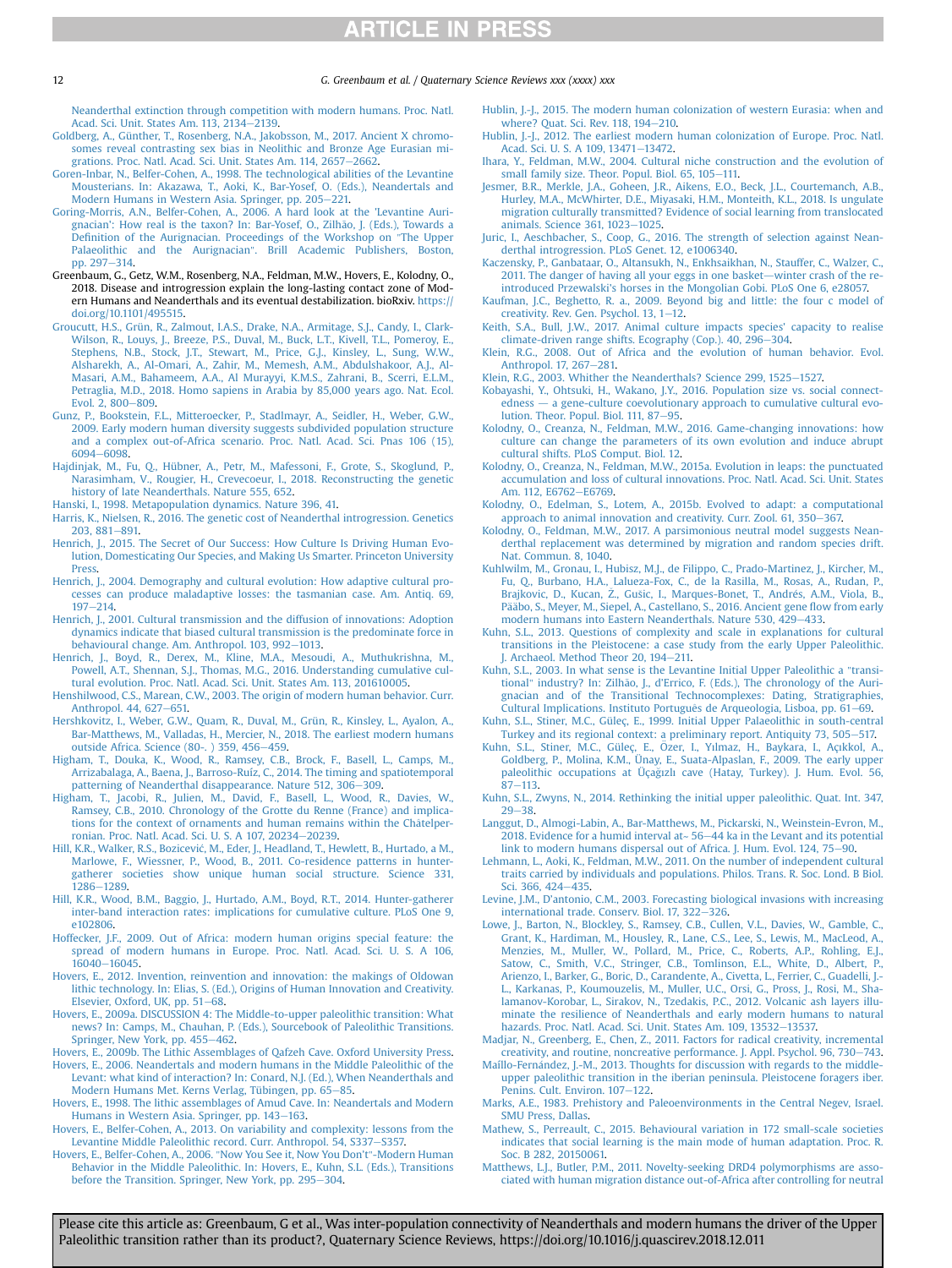#### G. Greenbaum et al. / Quaternary Science Reviews xxx (xxxx) xxx 13

<span id="page-12-0"></span>[population gene structure. Am. J. Phys. Anthropol. 145, 382](http://refhub.elsevier.com/S0277-3791(18)30645-0/sref115)-[389](http://refhub.elsevier.com/S0277-3791(18)30645-0/sref115).

- Mayr, E., 1961. Cause and effect in biology. Science  $(80-)$  134, 1501–[1506.](http://refhub.elsevier.com/S0277-3791(18)30645-0/sref116) [Meignen, L., 2012. Levantine perspectives on the middle to upper paleolithic](http://refhub.elsevier.com/S0277-3791(18)30645-0/sref117)
- "[transition. Archaeol. Ethnol. Anthropol. Eurasia 40, 12](http://refhub.elsevier.com/S0277-3791(18)30645-0/sref117)–[21.](http://refhub.elsevier.com/S0277-3791(18)30645-0/sref117) [Mellars, P., 2006. Archeology and the dispersal of modern humans in Europe:](http://refhub.elsevier.com/S0277-3791(18)30645-0/sref118)
- deconstructing the "[aurignacian. Evol. Anthropol. Issues News Rev. 15, 167](http://refhub.elsevier.com/S0277-3791(18)30645-0/sref118)-[182](http://refhub.elsevier.com/S0277-3791(18)30645-0/sref118). [Mellars, P., 2004. Neanderthals and the modern human colonization of Europe.](http://refhub.elsevier.com/S0277-3791(18)30645-0/sref119)
- [Nature 432, 461](http://refhub.elsevier.com/S0277-3791(18)30645-0/sref119)-[465.](http://refhub.elsevier.com/S0277-3791(18)30645-0/sref119)
- [Mellars, P., French, J.C., 2011. Tenfold population increase in Western Europe at the](http://refhub.elsevier.com/S0277-3791(18)30645-0/sref120) [Neandertal-to-modern human transition. Science 333, 623](http://refhub.elsevier.com/S0277-3791(18)30645-0/sref120)-[627.](http://refhub.elsevier.com/S0277-3791(18)30645-0/sref120)
- [Mercier, N., Valladas, H., Bar-Yosef, O., Vandermeersch, B., Stringer, C., Joron, J.-L.,](http://refhub.elsevier.com/S0277-3791(18)30645-0/sref121) [1993. Thermoluminescence date for the Mousterian burial site of Es-Skhul, Mt.](http://refhub.elsevier.com/S0277-3791(18)30645-0/sref121) [Carmel. J. Archaeol. Sci. 20, 169](http://refhub.elsevier.com/S0277-3791(18)30645-0/sref121)-[174.](http://refhub.elsevier.com/S0277-3791(18)30645-0/sref121)
- [Merrotsy, P., 2013. A note on big-C Creativity and little-c creativity. Creativ. Res. J. 25,](http://refhub.elsevier.com/S0277-3791(18)30645-0/sref122) [474](http://refhub.elsevier.com/S0277-3791(18)30645-0/sref122)-[476](http://refhub.elsevier.com/S0277-3791(18)30645-0/sref122).
- [Mesoudi, A., 2011. Variable cultural acquisition costs constrain cumulative cultural](http://refhub.elsevier.com/S0277-3791(18)30645-0/sref123) evolution. PLoS One  $6, 15-17$ .
- [Morin, E., 2008. Evidence for declines in human population densities during the](http://refhub.elsevier.com/S0277-3791(18)30645-0/sref124) [early Upper Paleolithic in western Europe. Proc. Natl. Acad. Sci. Unit. States Am.](http://refhub.elsevier.com/S0277-3791(18)30645-0/sref124)  $105.48 - 53.$  $105.48 - 53.$  $105.48 - 53.$
- [Müller, U.C., Pross, J., Tzedakis, P.C., Gamble, C., Kotthoff, U., Schmiedl, G., Wulf, S.,](http://refhub.elsevier.com/S0277-3791(18)30645-0/sref125) [Christanis, K., 2011. The role of climate in the spread of modern humans into](http://refhub.elsevier.com/S0277-3791(18)30645-0/sref125) [Europe. Quat. Sci. Rev. 30, 273](http://refhub.elsevier.com/S0277-3791(18)30645-0/sref125)-[279.](http://refhub.elsevier.com/S0277-3791(18)30645-0/sref125)
- [Mussi, M. \(Margherita\), 2002. Earliest Italy : an Overview of the Italian Paleolithic](http://refhub.elsevier.com/S0277-3791(18)30645-0/sref126) [and Mesolithic. Kluwer Academic.](http://refhub.elsevier.com/S0277-3791(18)30645-0/sref126)
- [Nigst, P.R., 2012. The Early Upper Palaeolithic of the Middle Danube Region. Leiden](http://refhub.elsevier.com/S0277-3791(18)30645-0/sref127) [University Press, Leiden.](http://refhub.elsevier.com/S0277-3791(18)30645-0/sref127)
- [Nigst, P.R., Haesaerts, P., Damblon, F., Frank-Fellner, C., Mallol, C., G](http://refhub.elsevier.com/S0277-3791(18)30645-0/sref128)ö[tzinger, M.,](http://refhub.elsevier.com/S0277-3791(18)30645-0/sref128) [Niven, L., Trnka, G., Hublin, J.-J., 2014. Early Modern Human Settlement of](http://refhub.elsevier.com/S0277-3791(18)30645-0/sref128) [Europe North of the Alps Occurred 43,500 Years Ago in a Cold Steppe-type](http://refhub.elsevier.com/S0277-3791(18)30645-0/sref128) [Environment.](http://refhub.elsevier.com/S0277-3791(18)30645-0/sref128)
- Paini, D.R., Sheppard, A.W., Cook, D.C., De Barro, P.J., Worner, S.P., Thomas, M.B. [2016. Global threat to agriculture from invasive species. Proc. Natl. Acad. Sci.](http://refhub.elsevier.com/S0277-3791(18)30645-0/sref129) [Unit. States Am. 113, 7575](http://refhub.elsevier.com/S0277-3791(18)30645-0/sref129)-[7579.](http://refhub.elsevier.com/S0277-3791(18)30645-0/sref129)
- [Penn, D.J., Potts, W.K., 1999. The evolution of mating preferences and major histo](http://refhub.elsevier.com/S0277-3791(18)30645-0/sref130)[compatibility complex genes. Am. Nat. 153, 145](http://refhub.elsevier.com/S0277-3791(18)30645-0/sref130)-[164.](http://refhub.elsevier.com/S0277-3791(18)30645-0/sref130)
- [Petit, J.-R., Jouzel, J., Raynaud, D., Barkov, N.I., Barnola, J.-M., Basile, I., Bender, M.,](http://refhub.elsevier.com/S0277-3791(18)30645-0/sref131) [Chappellaz, J., Davis, M., Delaygue, G., 1999. Climate and atmospheric history of](http://refhub.elsevier.com/S0277-3791(18)30645-0/sref131) [the past 420,000 years from the Vostok ice core, Antarctica. Nature 399, 429](http://refhub.elsevier.com/S0277-3791(18)30645-0/sref131).
- [Phillips, B.L., Brown, G.P., Shine, R., 2010. Evolutionarily accelerated invasions: the](http://refhub.elsevier.com/S0277-3791(18)30645-0/sref132) [rate of dispersal evolves upwards during the range advance of cane toads.](http://refhub.elsevier.com/S0277-3791(18)30645-0/sref132) [J. Evol. Biol. 23, 2595](http://refhub.elsevier.com/S0277-3791(18)30645-0/sref132)-[2601.](http://refhub.elsevier.com/S0277-3791(18)30645-0/sref132)
- [Pimenoff, V.N., de Oliveira, C.M., Bravo, I.G., 2016. Transmission between archaic](http://refhub.elsevier.com/S0277-3791(18)30645-0/sref133) [and modern human ancestors during the evolution of the oncogenic human](http://refhub.elsevier.com/S0277-3791(18)30645-0/sref133) [papillomavirus 16. Mol. Biol. Evol. 34, 4](http://refhub.elsevier.com/S0277-3791(18)30645-0/sref133)-[19](http://refhub.elsevier.com/S0277-3791(18)30645-0/sref133).
- Ploux, S., Soriano, S., 2003. Umm el Tlel, une sequence du Paléolithique supé[rieur en](http://refhub.elsevier.com/S0277-3791(18)30645-0/sref134) [Syrie centrale. Industries lithiques et chronologie culturelle. Paleorient 5](http://refhub.elsevier.com/S0277-3791(18)30645-0/sref134)-[34.](http://refhub.elsevier.com/S0277-3791(18)30645-0/sref134)
- [Powell, A., Shennan, S., Thomas, M.G., 2009. Late Pleistocene demography and the](http://refhub.elsevier.com/S0277-3791(18)30645-0/sref135) [appearance of modern human behavior. Science 324, 1298](http://refhub.elsevier.com/S0277-3791(18)30645-0/sref135)-[1301.](http://refhub.elsevier.com/S0277-3791(18)30645-0/sref135)
- [Premo, L.S., 2015. Mobility and cultural diversity in central-place foragers: impli](http://refhub.elsevier.com/S0277-3791(18)30645-0/sref136)[cations for the emergence of modern human behavior. In: Learning Strategies](http://refhub.elsevier.com/S0277-3791(18)30645-0/sref136) [and Cultural Evolution during the Palaeolithic. Springer, pp. 45](http://refhub.elsevier.com/S0277-3791(18)30645-0/sref136)-[65](http://refhub.elsevier.com/S0277-3791(18)30645-0/sref136).
- [Prüfer, K., Racimo, F., Patterson, N., Jay, F., Sankararaman, S., Sawyer, S., Heinze, A.,](http://refhub.elsevier.com/S0277-3791(18)30645-0/sref137) [Renaud, G., Sudmant, P.H., de Filippo, C., Li, H., Mallick, S., Dannemann, M.,](http://refhub.elsevier.com/S0277-3791(18)30645-0/sref137) [Fu, Q., Kircher, M., Kuhlwilm, M., Lachmann, M., Meyer, M., Ongyerth, M.,](http://refhub.elsevier.com/S0277-3791(18)30645-0/sref137) [Siebauer, M., Theunert, C., Tandon, A., Moorjani, P., Pickrell, J., Mullikin, J.C.,](http://refhub.elsevier.com/S0277-3791(18)30645-0/sref137) [Vohr, S.H., Green, R.E., Hellmann, I., Johnson, P.L.F., Blanche, H., Cann, H.,](http://refhub.elsevier.com/S0277-3791(18)30645-0/sref137) [Kitzman, J.O., Shendure, J., Eichler, E.E., Lein, E.S., Bakken, T.E., Golovanova, L.V.,](http://refhub.elsevier.com/S0277-3791(18)30645-0/sref137) [Doronichev, V.B., Shunkov, M.V., Derevianko, A.P., Viola, B., Slatkin, M., Reich, D.,](http://refhub.elsevier.com/S0277-3791(18)30645-0/sref137) [Kelso, J., Paabo, S., 2014. The complete genome sequence of a Neanderthal from](http://refhub.elsevier.com/S0277-3791(18)30645-0/sref137) the Altai Mountains. Nature 505,  $43-49$  $43-49$ .
- [Racimo, F., Sankararaman, S., Nielsen, R., Huerta-S](http://refhub.elsevier.com/S0277-3791(18)30645-0/sref138) [anchez, E., 2015. Evidence for](http://refhub.elsevier.com/S0277-3791(18)30645-0/sref138) [archaic adaptive introgression in humans. Nat. Rev. Genet. 16, 359](http://refhub.elsevier.com/S0277-3791(18)30645-0/sref138)-[371.](http://refhub.elsevier.com/S0277-3791(18)30645-0/sref138)
- [Rak, Y., 1993. Morphological variation in Homo neanderthalensis and Homo sapiens](http://refhub.elsevier.com/S0277-3791(18)30645-0/sref139) [in the Levant: A biogeographical model. In: Kimbel, W.H., Martin, L.B. \(Eds.\),](http://refhub.elsevier.com/S0277-3791(18)30645-0/sref139) [Species, Species Concept and Primate Evolution. Plenum Press, New York,](http://refhub.elsevier.com/S0277-3791(18)30645-0/sref139) pp.  $523 - 536$ .
- [Rehage, J.S., Cote, J., Sih, A., 2016. 7 the role of dispersal behaviour and personality in](http://refhub.elsevier.com/S0277-3791(18)30645-0/sref140) [post-establishment spread. Biol. Invasions Anim. Behav. 96.](http://refhub.elsevier.com/S0277-3791(18)30645-0/sref140)
- [Richter, D., Tostevin, G.,](http://refhub.elsevier.com/S0277-3791(18)30645-0/sref141) S[krdla, P., 2008. Bohunician technology and thermolumi](http://refhub.elsevier.com/S0277-3791(18)30645-0/sref141)[nescence dating of the type locality of Brno-Bohunice \(Czech Republic\). J. Hum.](http://refhub.elsevier.com/S0277-3791(18)30645-0/sref141) [Evol. 55, 871](http://refhub.elsevier.com/S0277-3791(18)30645-0/sref141)-[885](http://refhub.elsevier.com/S0277-3791(18)30645-0/sref141).
- [Roberts, M.F., Bricher, S.E., 2018. Modeling the disappearance of the Neanderthals](http://refhub.elsevier.com/S0277-3791(18)30645-0/sref142) [using principles of population dynamics and ecology. J. Archaeol. Sci. 100,](http://refhub.elsevier.com/S0277-3791(18)30645-0/sref142)  $16 - 31$  $16 - 31$ .
- [Rogers, E.M., 2010. Diffusion of Innovations. Simon](http://refhub.elsevier.com/S0277-3791(18)30645-0/sref143) & [Schuster.](http://refhub.elsevier.com/S0277-3791(18)30645-0/sref143)
- [Rohling, E.J., Grant, K.M., Roberts, A.P., Larrasoana, J.-C., 2013. Paleoclimate vari](http://refhub.elsevier.com/S0277-3791(18)30645-0/sref144)[ability in the Mediterranean and Red Sea regions during the last 500,000 years:](http://refhub.elsevier.com/S0277-3791(18)30645-0/sref144) [implications for hominin migrations. Curr. Anthropol. 54, S183](http://refhub.elsevier.com/S0277-3791(18)30645-0/sref144)-[S201.](http://refhub.elsevier.com/S0277-3791(18)30645-0/sref144)
- [Ruebens, K., 2013. Regional behaviour among late Neanderthal groups in Western](http://refhub.elsevier.com/S0277-3791(18)30645-0/sref145) [Europe: a comparative assessment of late Middle Palaeolithic bifacial tool](http://refhub.elsevier.com/S0277-3791(18)30645-0/sref145) [variability. J. Hum. Evol. 65, 341](http://refhub.elsevier.com/S0277-3791(18)30645-0/sref145)–[362.](http://refhub.elsevier.com/S0277-3791(18)30645-0/sref145)<br>[Sankararaman, S., Mallick, S., Dannemann, M., Prüfer, K., Kelso, J., P](http://refhub.elsevier.com/S0277-3791(18)30645-0/sref146)ää[bo, S.,](http://refhub.elsevier.com/S0277-3791(18)30645-0/sref146)
- [Patterson, N., Reich, D., 2014. The genomic landscape of Neanderthal ancestry in](http://refhub.elsevier.com/S0277-3791(18)30645-0/sref146) [present-day humans. Nature 507, 354](http://refhub.elsevier.com/S0277-3791(18)30645-0/sref146)-[357.](http://refhub.elsevier.com/S0277-3791(18)30645-0/sref146)
- [Sankararaman, S., Mallick, S., Patterson, N., Reich, D., 2016. The combined landscape](http://refhub.elsevier.com/S0277-3791(18)30645-0/sref147) [of denisovan and neanderthal ancestry in present-day humans. Curr. Biol. 26,](http://refhub.elsevier.com/S0277-3791(18)30645-0/sref147)  $1241 - 1247$  $1241 - 1247$ .
- [Semal, P., Rougier, H., Crevecoeur, I., Jungels, C., Flas, D., Hauzeur, A., Maureille, B.,](http://refhub.elsevier.com/S0277-3791(18)30645-0/sref148) Germonpré, M., Bocherens, H., Pirson, S., 2009. New data on the late Nean[dertals: direct dating of the Belgian Spy fossils. Am. J. Phys. Anthropol. Off. Publ.](http://refhub.elsevier.com/S0277-3791(18)30645-0/sref148) Am. Assoc. Phys. Anthropol.  $138, 421-428$ .
- [Shea, J.J., 2006. The middle paleolithic of the levant: recursion or convergence? In:](http://refhub.elsevier.com/S0277-3791(18)30645-0/sref149) [Hovers, E., Kuhn, S.L. \(Eds.\), Transitions before the Transition: Evolution and](http://refhub.elsevier.com/S0277-3791(18)30645-0/sref149) [Stability in the Middle Paleolithic and Middle Stone Age. Springer, New York,](http://refhub.elsevier.com/S0277-3791(18)30645-0/sref149) [pp. 189](http://refhub.elsevier.com/S0277-3791(18)30645-0/sref149)-[211.](http://refhub.elsevier.com/S0277-3791(18)30645-0/sref149)
- [Shea, J.J., 2003. Neandertals, competition, and the origin of modern human behavior](http://refhub.elsevier.com/S0277-3791(18)30645-0/sref150) [in the Levant. Evol. Anthropol. Issues News Rev. 12, 173](http://refhub.elsevier.com/S0277-3791(18)30645-0/sref150)-[187.](http://refhub.elsevier.com/S0277-3791(18)30645-0/sref150)
- [Shea, J.J., 1998. Neandertal and early modern human behavioral variability a](http://refhub.elsevier.com/S0277-3791(18)30645-0/sref151) [regional-scale Approach to lithic evidence for hunting in the levantine mous](http://refhub.elsevier.com/S0277-3791(18)30645-0/sref151)[terian 1. Curr. Anthropol. 39, S45](http://refhub.elsevier.com/S0277-3791(18)30645-0/sref151)-[S78.](http://refhub.elsevier.com/S0277-3791(18)30645-0/sref151)
- [Shen, P., Lavi, T., Kivisild, T., Chou, V., Sengun, D., Gefel, D., Shpirer, I., Woolf, E.,](http://refhub.elsevier.com/S0277-3791(18)30645-0/sref152) [Hillel, J., Feldman, M.W., 2004. Reconstruction of patrilineages and matriline](http://refhub.elsevier.com/S0277-3791(18)30645-0/sref152)[ages of Samaritans and other Israeli populations from Y-chromosome and](http://refhub.elsevier.com/S0277-3791(18)30645-0/sref152) [mitochondrial DNA sequence variation. Hum. Mutat. 24, 248](http://refhub.elsevier.com/S0277-3791(18)30645-0/sref152)–[260.](http://refhub.elsevier.com/S0277-3791(18)30645-0/sref152)
- [Shennan, S., 2001. Demography and cultural innovation: A model and its implica](http://refhub.elsevier.com/S0277-3791(18)30645-0/sref153)[tions for the emergence of Modern Human culture. Camb. Archaeol. J. 11, 5](http://refhub.elsevier.com/S0277-3791(18)30645-0/sref153)–[16](http://refhub.elsevier.com/S0277-3791(18)30645-0/sref153).
- S[krdla, P., 2017. Middle to Upper Paleolithic transition in Moravia: new sites, new](http://refhub.elsevier.com/S0277-3791(18)30645-0/sref154) dates, new ideas. Quat. Int.  $450$ ,  $116-125$ .
- S[krdla, P., 2003. Comparison of boker Tachtit and str](http://refhub.elsevier.com/S0277-3791(18)30645-0/sref155)á[nsk](http://refhub.elsevier.com/S0277-3791(18)30645-0/sref155)á [sk](http://refhub.elsevier.com/S0277-3791(18)30645-0/sref155)ála MP/UP transitional industries. J. Isr. Prehist. Soc.  $33, 37-73$ .
- [Slimak, L., 2008. The neronian and the historical structure of cultural shifts from](http://refhub.elsevier.com/S0277-3791(18)30645-0/sref156) [middle to upper palaeolithic in mediterranean France. J. Archaeol. Sci. 35,](http://refhub.elsevier.com/S0277-3791(18)30645-0/sref156)  $2204 - 2214$  $2204 - 2214$  $2204 - 2214$
- [Slon, V., Mafessoni, F., Vernot, B., de Filippo, C., Grote, S., Viola, B., Hajdinjak, M.,](http://refhub.elsevier.com/S0277-3791(18)30645-0/sref157) Peyrégne, S., Nagel, S., Brown, S., 2018. The genome of the offspring of a [Neanderthal mother and a Denisovan father. Nature 561, 113.](http://refhub.elsevier.com/S0277-3791(18)30645-0/sref157)
- [Smith, F.H., Jankovi](http://refhub.elsevier.com/S0277-3791(18)30645-0/sref158)ć, I., Karavanić, I., 2005. The assimilation model, modern human [origins in Europe, and the extinction of Neandertals. Quat. Int. 137, 7](http://refhub.elsevier.com/S0277-3791(18)30645-0/sref158)-[19.](http://refhub.elsevier.com/S0277-3791(18)30645-0/sref158)
- [Speth, J., Clark, J., 2006. Hunting and overhunting in the levantine late middle](http://refhub.elsevier.com/S0277-3791(18)30645-0/sref159) [palaeolithic. Before Farming 2006, 1](http://refhub.elsevier.com/S0277-3791(18)30645-0/sref159)-[42](http://refhub.elsevier.com/S0277-3791(18)30645-0/sref159).
- [Speth, J.D., 2013. Middle Paleolithic large-mammal hunting in the southern Levant.](http://refhub.elsevier.com/S0277-3791(18)30645-0/sref160) [In: Zooarchaeology and Modern Human Origins. Springer, pp. 19](http://refhub.elsevier.com/S0277-3791(18)30645-0/sref160)-[43](http://refhub.elsevier.com/S0277-3791(18)30645-0/sref160).
- [Speth, J.D., Tchernov, E., 2002. Middle Paleolithic tortoise use at Kebara cave \(Israel\).](http://refhub.elsevier.com/S0277-3791(18)30645-0/sref161) I. Archaeol. Sci. 29, 471-[483.](http://refhub.elsevier.com/S0277-3791(18)30645-0/sref161)
- [Stiner, M.C., Bar-Yosef, O., 2005. The Faunas of Hayonim Cave, Israel: a 200,000-year](http://refhub.elsevier.com/S0277-3791(18)30645-0/sref162) [Record of Paleolithic Diet, Demography, and Society. Harvard University Press.](http://refhub.elsevier.com/S0277-3791(18)30645-0/sref162)
- [Stiner, M.C., Munro, N.D., Surovell, T.A., 2000. The tortoise and the hare. Curr.](http://refhub.elsevier.com/S0277-3791(18)30645-0/sref163) [Anthropol. 41, 39](http://refhub.elsevier.com/S0277-3791(18)30645-0/sref163)-[79](http://refhub.elsevier.com/S0277-3791(18)30645-0/sref163).
- [Stiner, M.C., Munro, N.D., Surovell, T.A., Tchernov, E., Bar-Yosef, O., 1999. Paleolithic](http://refhub.elsevier.com/S0277-3791(18)30645-0/sref164) [population growth pulses evidenced by small animal exploitation. Science \(80-.](http://refhub.elsevier.com/S0277-3791(18)30645-0/sref164)  $(283, 190 - 194)$  $(283, 190 - 194)$  $(283, 190 - 194)$
- [Stiner, M.C., Tchernov, E., 1998. Pleistocene species trends at Hayonim cave. In:](http://refhub.elsevier.com/S0277-3791(18)30645-0/sref165) [Neandertals and Modern Humans in Western Asia. Springer, pp. 241](http://refhub.elsevier.com/S0277-3791(18)30645-0/sref165)-[262.](http://refhub.elsevier.com/S0277-3791(18)30645-0/sref165)
- [Straus, L.G., 2005. On the demise of the Neandertals. Quat. Int.](http://refhub.elsevier.com/S0277-3791(18)30645-0/sref166)
- [Stringer, C., 2003. Human evolution: out of Ethiopia. Nature 423, 692](http://refhub.elsevier.com/S0277-3791(18)30645-0/sref167)-[695.](http://refhub.elsevier.com/S0277-3791(18)30645-0/sref167)
- Stutz, A.J., 2015. The Protoaurignacian didn't trigger anything [WWW Document]. Biocultural Evol. Blog Our Intertwined Biol. Cult. Identity. URL. [https://](https://bioculturalevolution.net/2015/06/12/the-protoaurignacian-didnt-trigger-anything/) [bioculturalevolution.net/2015/06/12/the-protoaurignacian-didnt-trigger](https://bioculturalevolution.net/2015/06/12/the-protoaurignacian-didnt-trigger-anything/)[anything/](https://bioculturalevolution.net/2015/06/12/the-protoaurignacian-didnt-trigger-anything/).
- [Stutz, A.J., Shea, J.J., Rech, J.A., Pigati, J.S., Wilson, J., Belmaker, M., Albert, R.M.,](http://refhub.elsevier.com/S0277-3791(18)30645-0/sref169) [Arpin, T., Cabanes, D., Clark, J.L., 2015. Early Upper Paleolithic chronology in the](http://refhub.elsevier.com/S0277-3791(18)30645-0/sref169) [Levant: new ABOx-SC accelerator mass spectrometry results from the Mughr](http://refhub.elsevier.com/S0277-3791(18)30645-0/sref169) [el-Hamamah Site, Jordan. J. Hum. Evol. 85, 157](http://refhub.elsevier.com/S0277-3791(18)30645-0/sref169)-[173](http://refhub.elsevier.com/S0277-3791(18)30645-0/sref169).
- [Teyssandier, N., 2008. Revolution or evolution: the emergence of the upper](http://refhub.elsevier.com/S0277-3791(18)30645-0/sref170) [paleolithic in Europe. World Archaeol. 40, 493](http://refhub.elsevier.com/S0277-3791(18)30645-0/sref170)-[519](http://refhub.elsevier.com/S0277-3791(18)30645-0/sref170).
- [Tomasso, A., Porraz, G., 2016. Hunter-gatherer mobility and embedded raw-material](http://refhub.elsevier.com/S0277-3791(18)30645-0/sref171) [procurement strategies in the mediterranean upper paleolithic. Evol. Anthro](http://refhub.elsevier.com/S0277-3791(18)30645-0/sref171)pol. Issues News Rev.  $25$ ,  $164-174$  $164-174$ .
- [Tostevin, G.B., 2000. The Middle to Upper Paleoltihic transition from the Levant to](http://refhub.elsevier.com/S0277-3791(18)30645-0/sref172) [Central Europe: in situ development or diffusion? In: Orschiedt, J., Weniger, G.-](http://refhub.elsevier.com/S0277-3791(18)30645-0/sref172) [C. \(Eds.\), Neanderthals and Modern Humans: Discussing the Transition. Nean](http://refhub.elsevier.com/S0277-3791(18)30645-0/sref172)[derthal Museum, Mettmann, pp. 92](http://refhub.elsevier.com/S0277-3791(18)30645-0/sref172)-[111.](http://refhub.elsevier.com/S0277-3791(18)30645-0/sref172)
- [Tostevin, G.B., 2012. Seeing Lithics: a Middle-range Theory for Testing for Cultural](http://refhub.elsevier.com/S0277-3791(18)30645-0/sref173) [Transmission in the Pleistocene. American School of Prehistoric Research](http://refhub.elsevier.com/S0277-3791(18)30645-0/sref173) [Monograph Series, Peabody Museum, Harvard University; and Oxbow Books.](http://refhub.elsevier.com/S0277-3791(18)30645-0/sref173)
- [Tostevin, G.B., 2007. Social intimacy, artefact visibility, and acculturation model of](http://refhub.elsevier.com/S0277-3791(18)30645-0/sref174) [Neanderthal-Modern Human Interaction. In: Mellars, P., Boyle, K., Stringer, C.,](http://refhub.elsevier.com/S0277-3791(18)30645-0/sref174) [Bar-Yosef, O. \(Eds.\), Rethinking the Human Revolution: Rethinking the Human](http://refhub.elsevier.com/S0277-3791(18)30645-0/sref174) [Revolution: New Behavioural and Biological Perspectives on the Origin and](http://refhub.elsevier.com/S0277-3791(18)30645-0/sref174) [Dispersal of Modern Humans. Cambridge University Press, Cambridge,](http://refhub.elsevier.com/S0277-3791(18)30645-0/sref174) [pp. 341](http://refhub.elsevier.com/S0277-3791(18)30645-0/sref174)-[357.](http://refhub.elsevier.com/S0277-3791(18)30645-0/sref174)
- [Tostevin, G.B.,](http://refhub.elsevier.com/S0277-3791(18)30645-0/sref175) [Skrdla, P., 2006. New excavations at Bohunice and the question of the](http://refhub.elsevier.com/S0277-3791(18)30645-0/sref175) [uniqueness of the type-site for the Bohunician industrial type. Anthropol. 44,](http://refhub.elsevier.com/S0277-3791(18)30645-0/sref175)  $31 - 48$  $31 - 48$ .
- [Tsanova, T., 2013. The beginning of the upper paleolithic in the Iranian Zagros. A](http://refhub.elsevier.com/S0277-3791(18)30645-0/sref176) [taphonomic approach and techno-economic comparison of early baradostian](http://refhub.elsevier.com/S0277-3791(18)30645-0/sref176) [assemblages from Warwasi and yafteh \(Iran\). J. Hum. Evol. 65, 39](http://refhub.elsevier.com/S0277-3791(18)30645-0/sref176)-[64](http://refhub.elsevier.com/S0277-3791(18)30645-0/sref176).
- Tsanova, T.R., 2012. A diachronic view of fl[ake production from the beginning of the](http://refhub.elsevier.com/S0277-3791(18)30645-0/sref177) [Upper Palaeolithic in the eastern Balkans. In: Pastoors, A., Peresani, M. \(Eds.\),](http://refhub.elsevier.com/S0277-3791(18)30645-0/sref177)